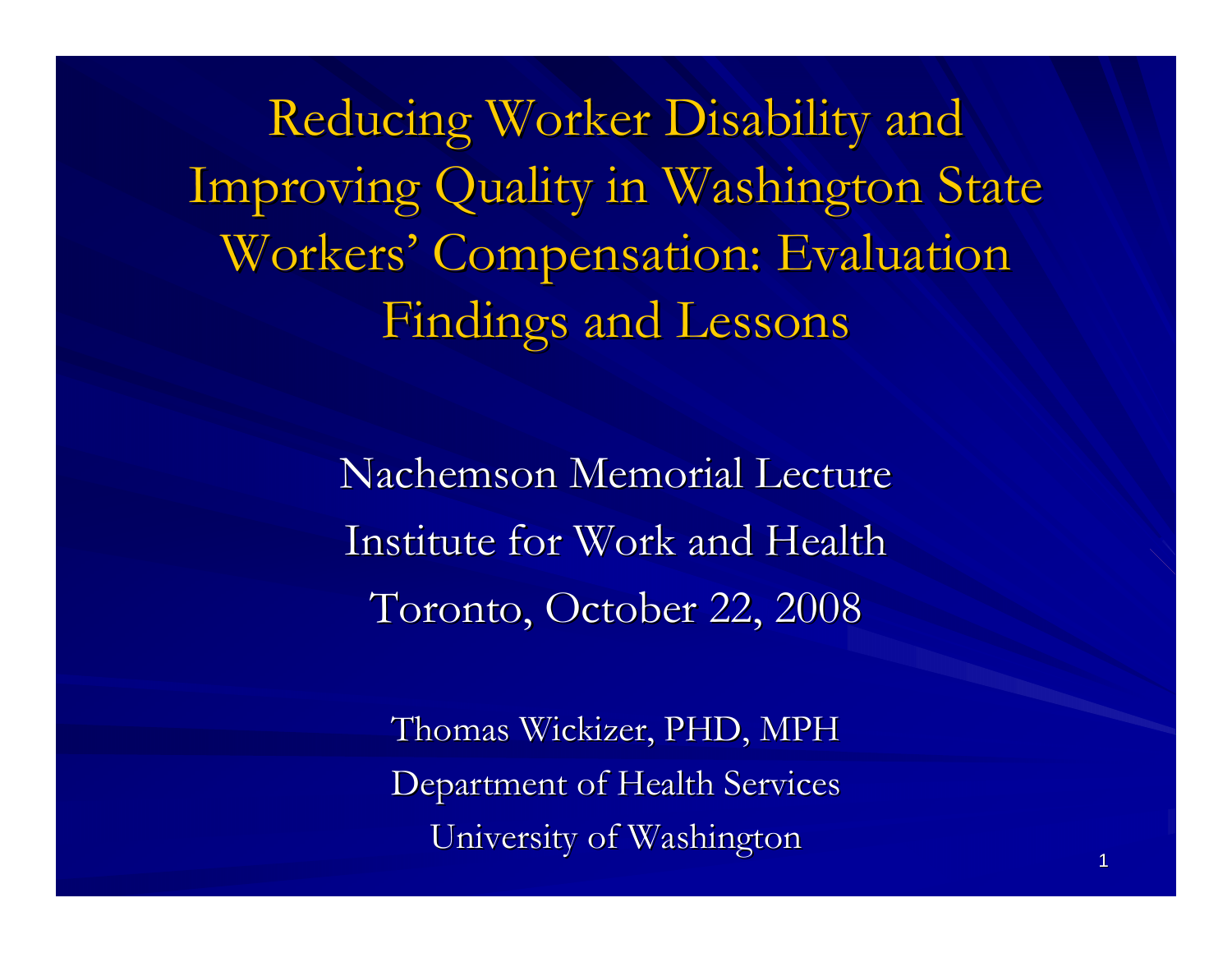### Topics & "Take Home" Points

### **T**opics

- **Hart Committee Committee** – Quality problem
- **Hart Committee Committee**  $-$  Washington State setting, intervention  $\&$  evaluation
- **Hart Committee Committee**  $-$  Evaluation findings and lessons

#### **Take Home Points:**

- **Hart Committee Committee**  $-$  Financial incentives alone will not improve workers' compensation (WC) health care quality
- $-$  Need interventions that:
	- **Provide organizational support for quality improvement (QI)** Improve delivery system infrastructure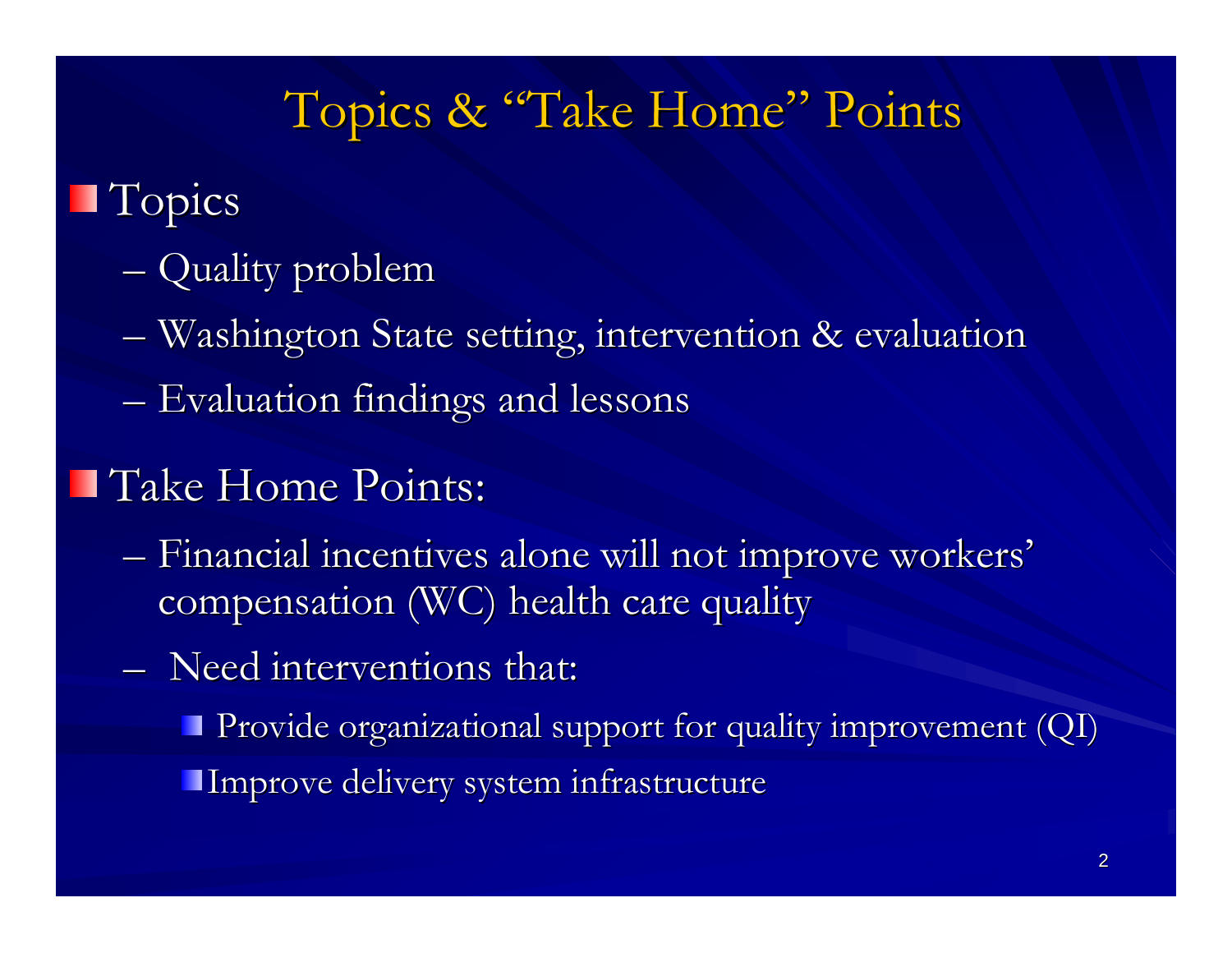## 2001 IOM Report

Quality problems are everywhere, affecting many patients. Between the health care we have and the care we could have lies not just a gap, but a chasm….What is perhaps most disturbing is the absence of real progress toward **restructuring health care systems** to address both quality and cost concerns.….If we want safer, higher-quality care, we will need to have **redesigned systems of care.**

(Crossing the Quality Chasm, IOM, 2001)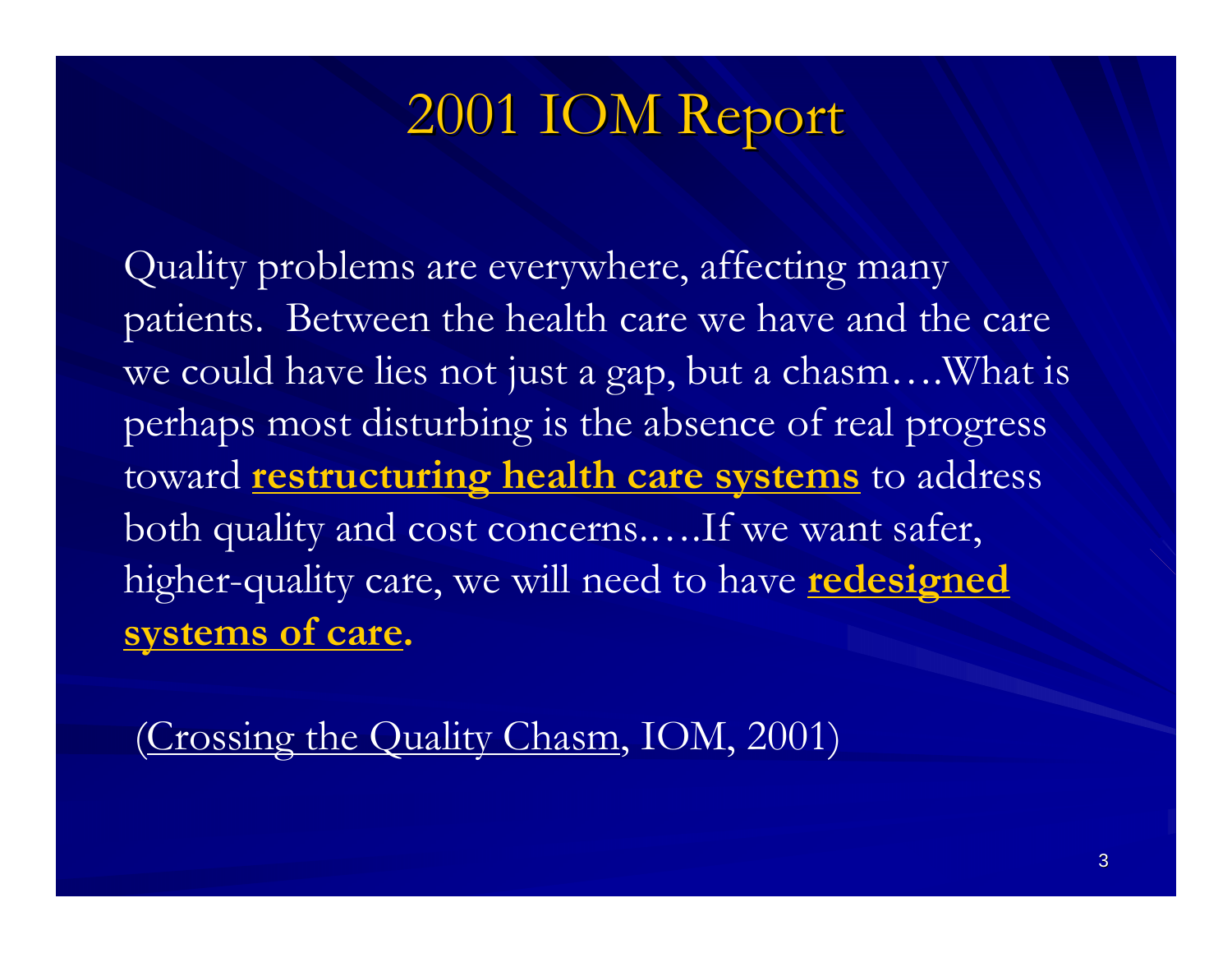Washington State Workers' Compensation (WC) and QI

WC organized as state fund (single payer) system **Hart Committee Committee**  $-$  Insures 2/3 of workforce **Hart Committee Committee** – Administered by Dep't of Labor & Industries (DLI)

**DLI** has initiated QI projects to improve quality:

- **Hart Committee Committee** – Managed Care Pilot (1995 ·  $\mathcal{L}_{\mathcal{A}}$ 1998: positive effect) 1998: positive effect)
- **Hart Committee Committee** – Long-Term Disability Pilot (1994 -1997: no effect) 1997: no effect)
- **Hart Committee Committee** – Occupational Health Services Project (ongoing: ) positive effect)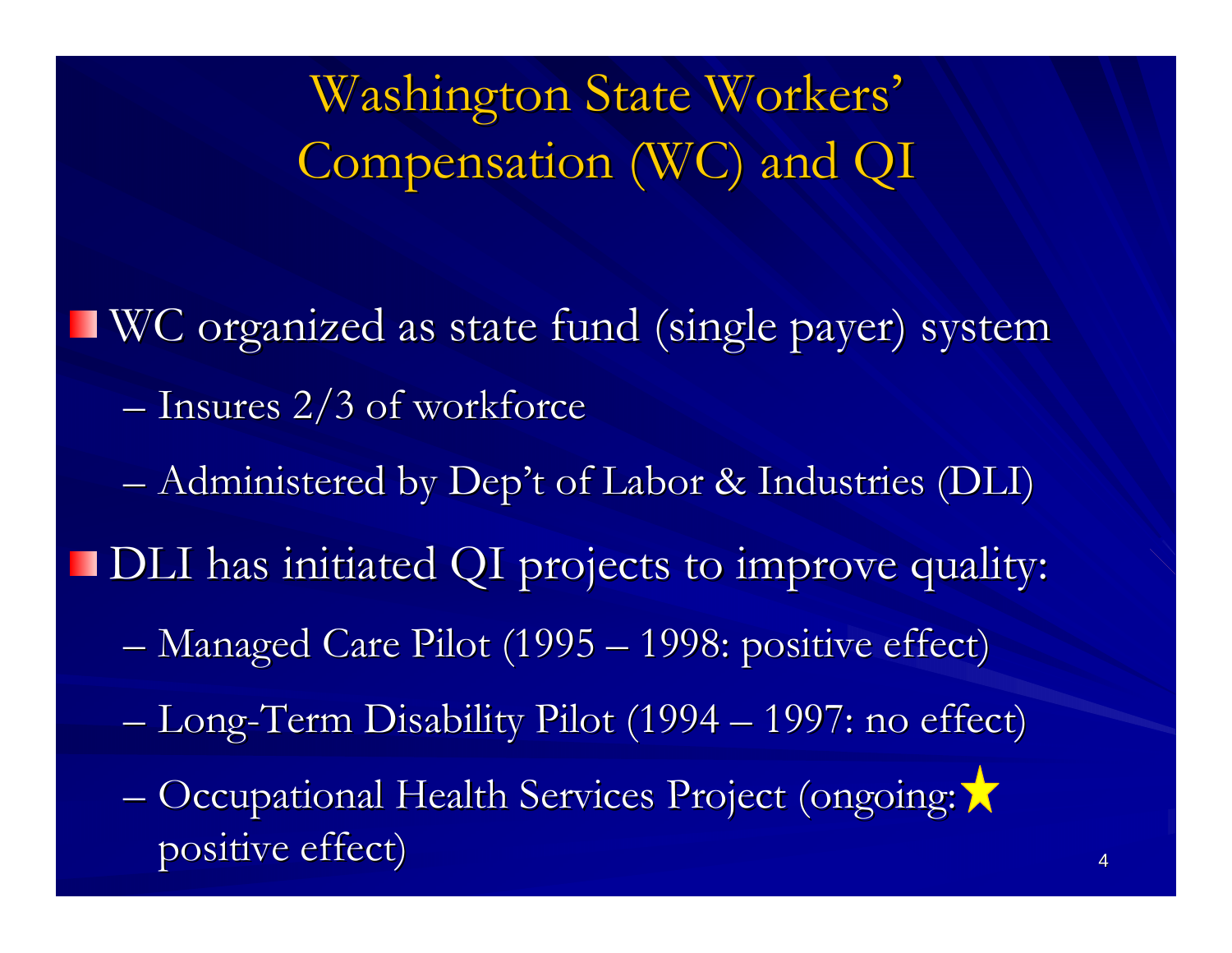Background on WA State Workers' Compensation and Early Quality Improvement Efforts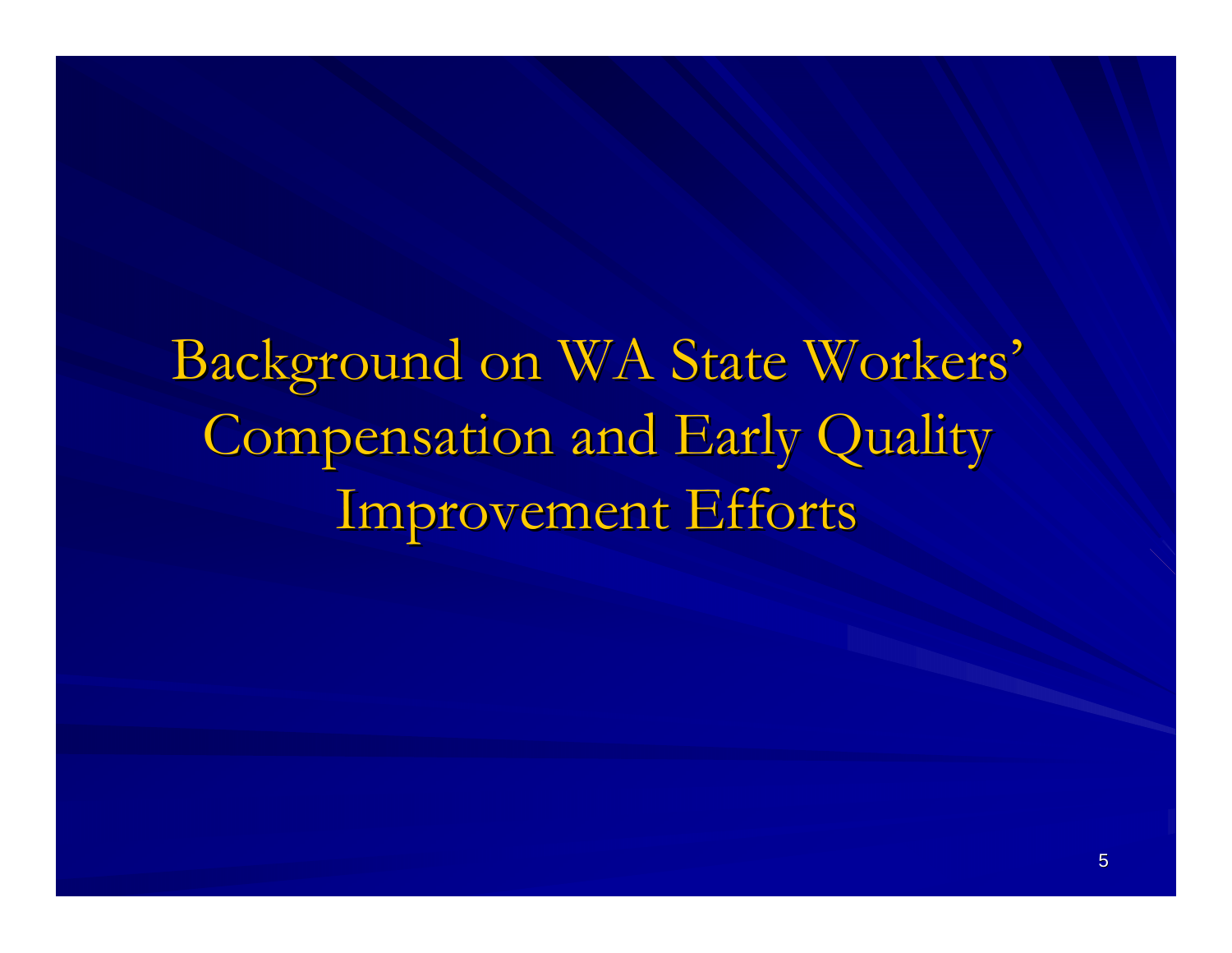# Disability Prevention: Bad News--Good News

#### Bad News

 $\blacksquare$  Workers who remain on disability for longer than 2 -3 months have greatly reduced chance of returning to work

#### Good News

**Effective occupational health care can reduce** the likelihood of long-term disability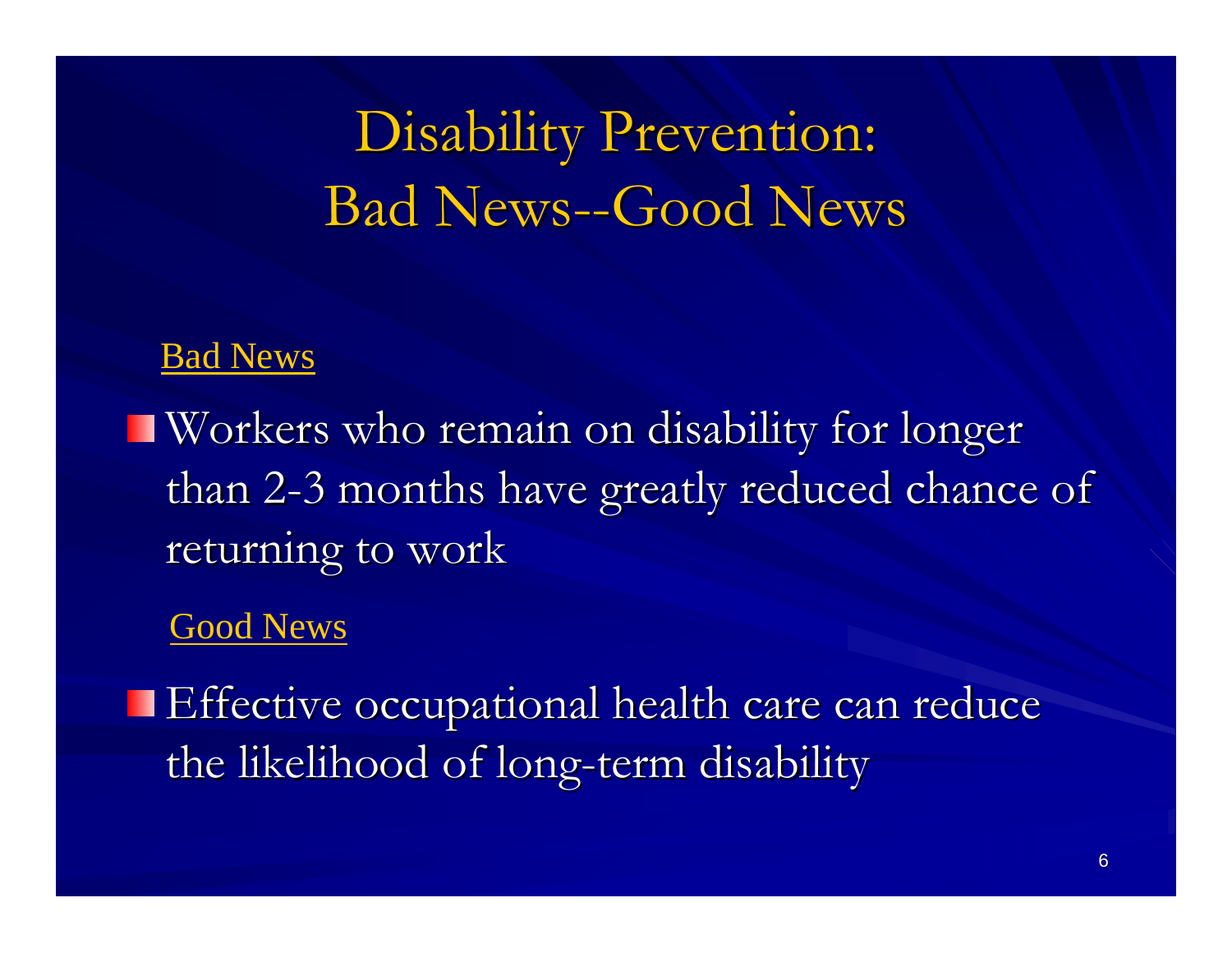# Changes in Disability Status among Injured Workers in WA State

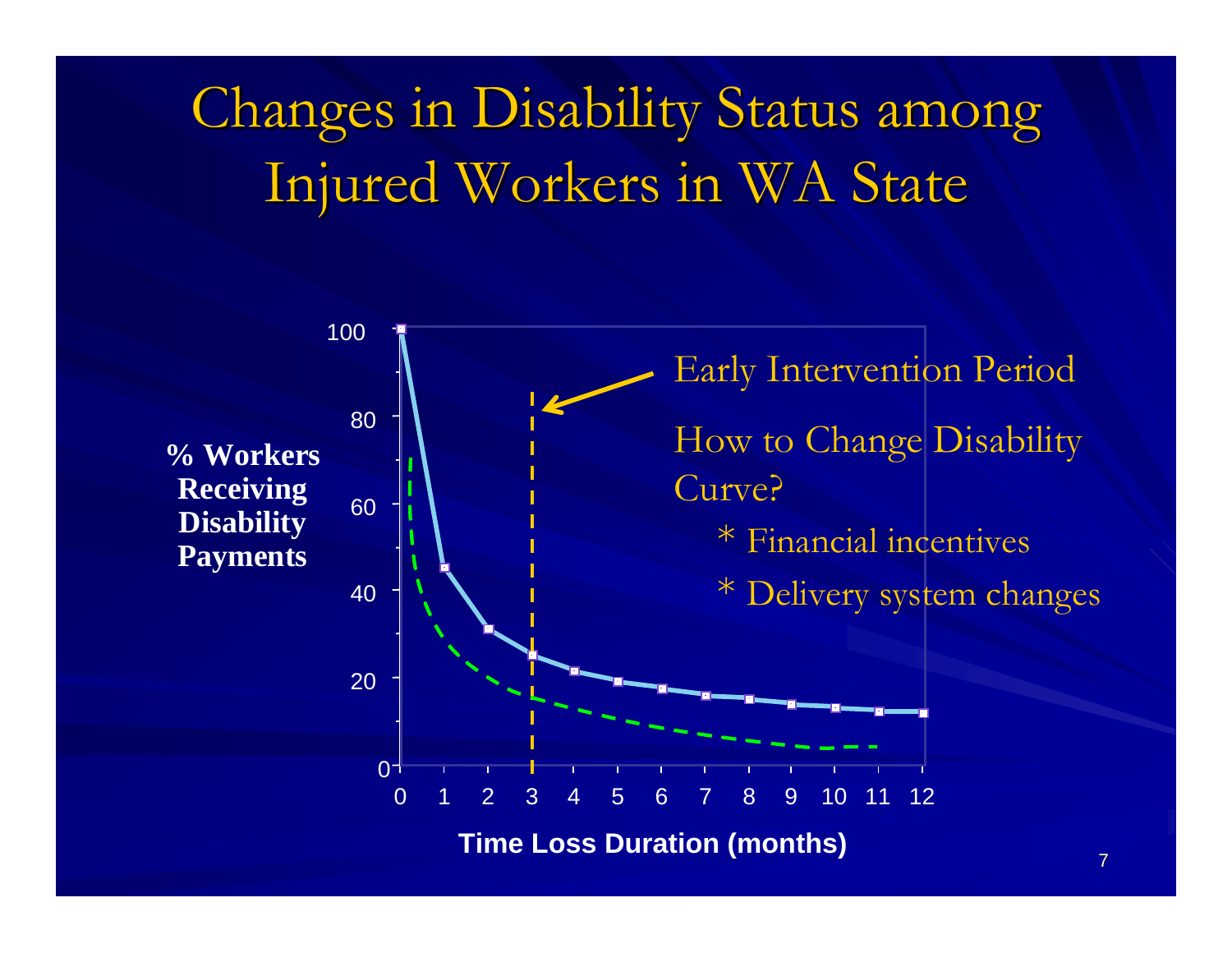# WA State MCP: Differences in Medical and Disability Costs (n=2,217)

Cost per claim



Cheadle, Wickizer, Franklin et al. Medical Care 1994.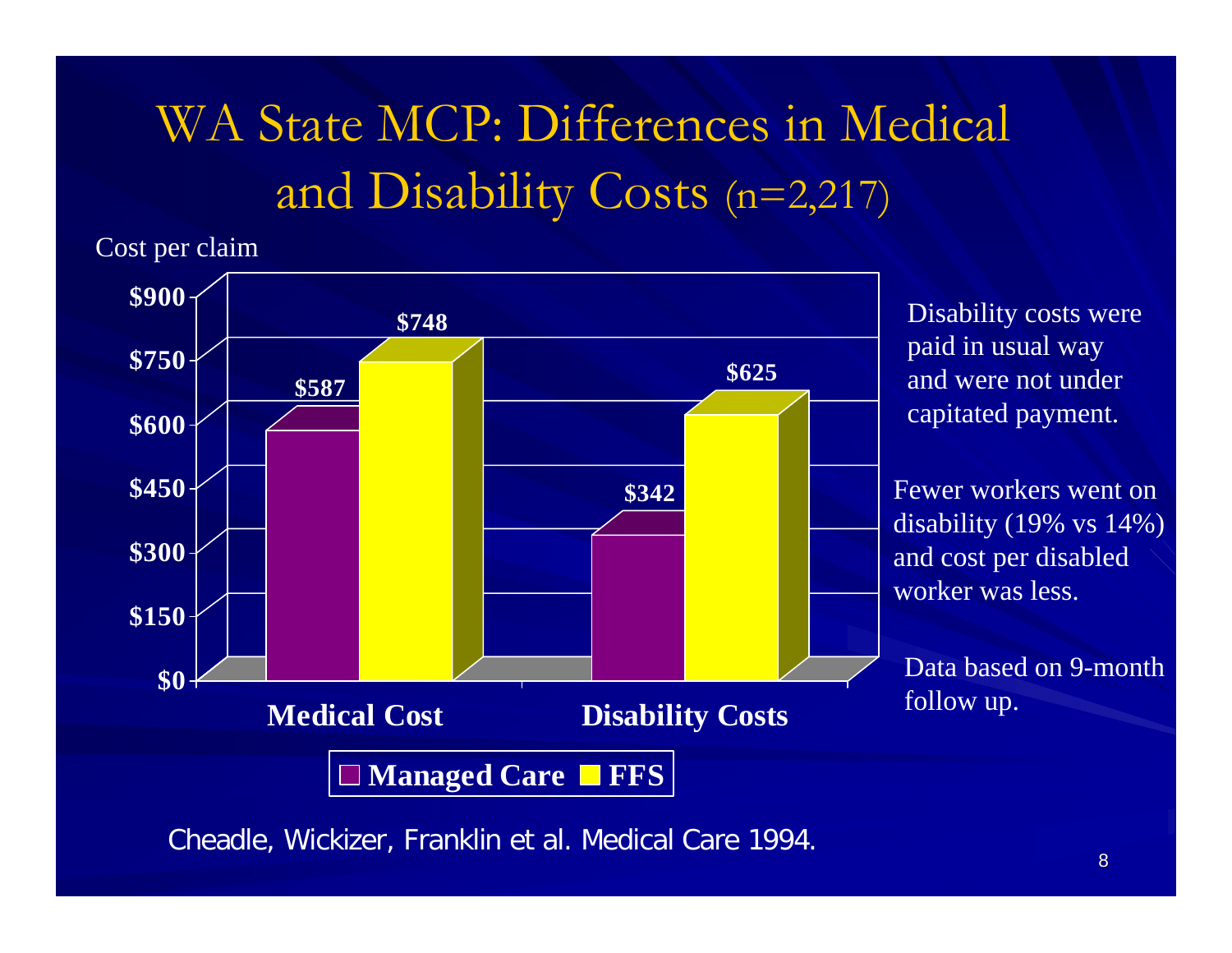Current Quality Improvement Initiative: Occupational Health Services (OHS) Project (OHS) Project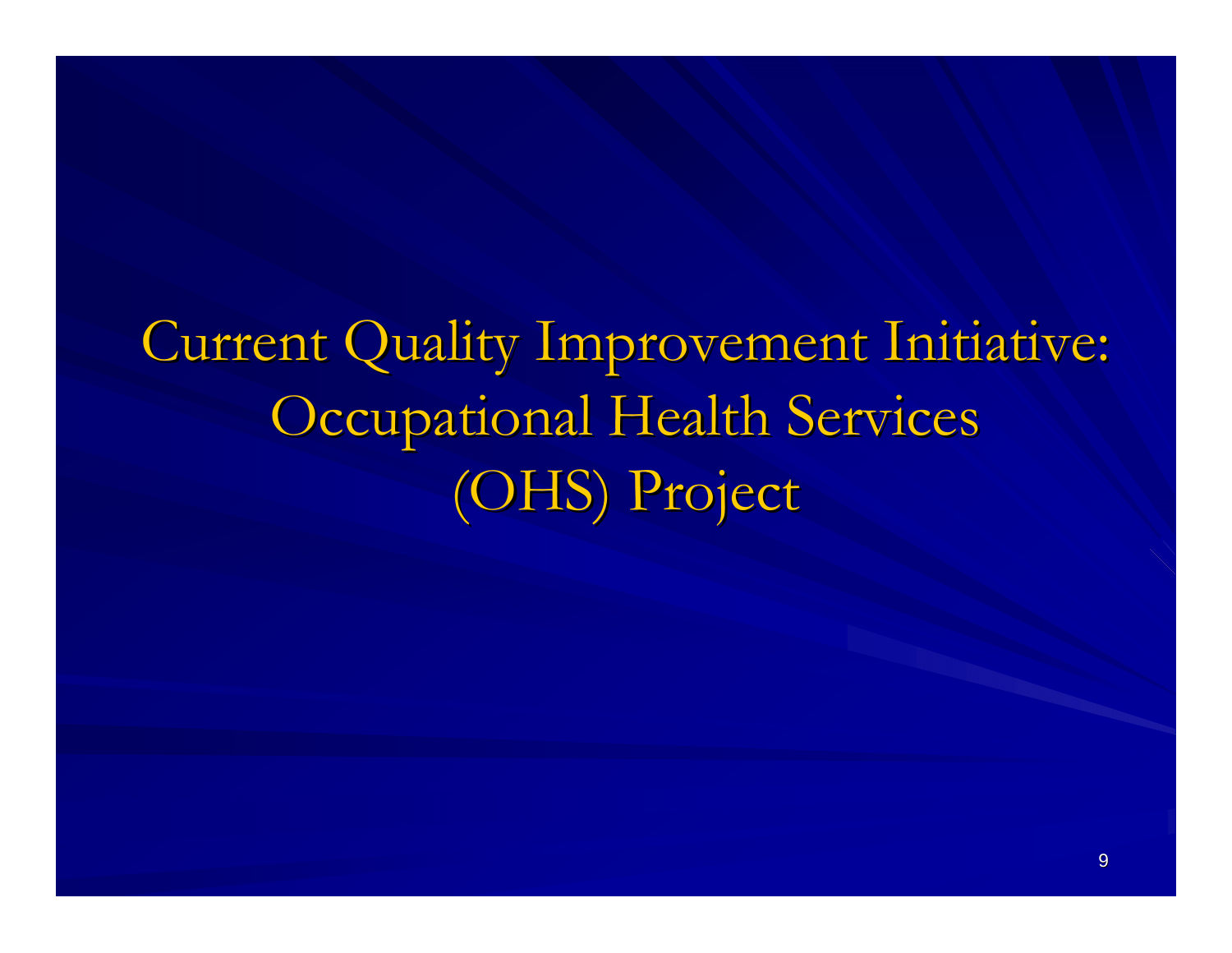## Policy Study Creating (OHS) Project

**WA State is worker choice state** Can't place restrictions on worker choice **University of Washington (UW) conducted policy** study to generate recommendations to initiate QI project, based upon lessons from MCP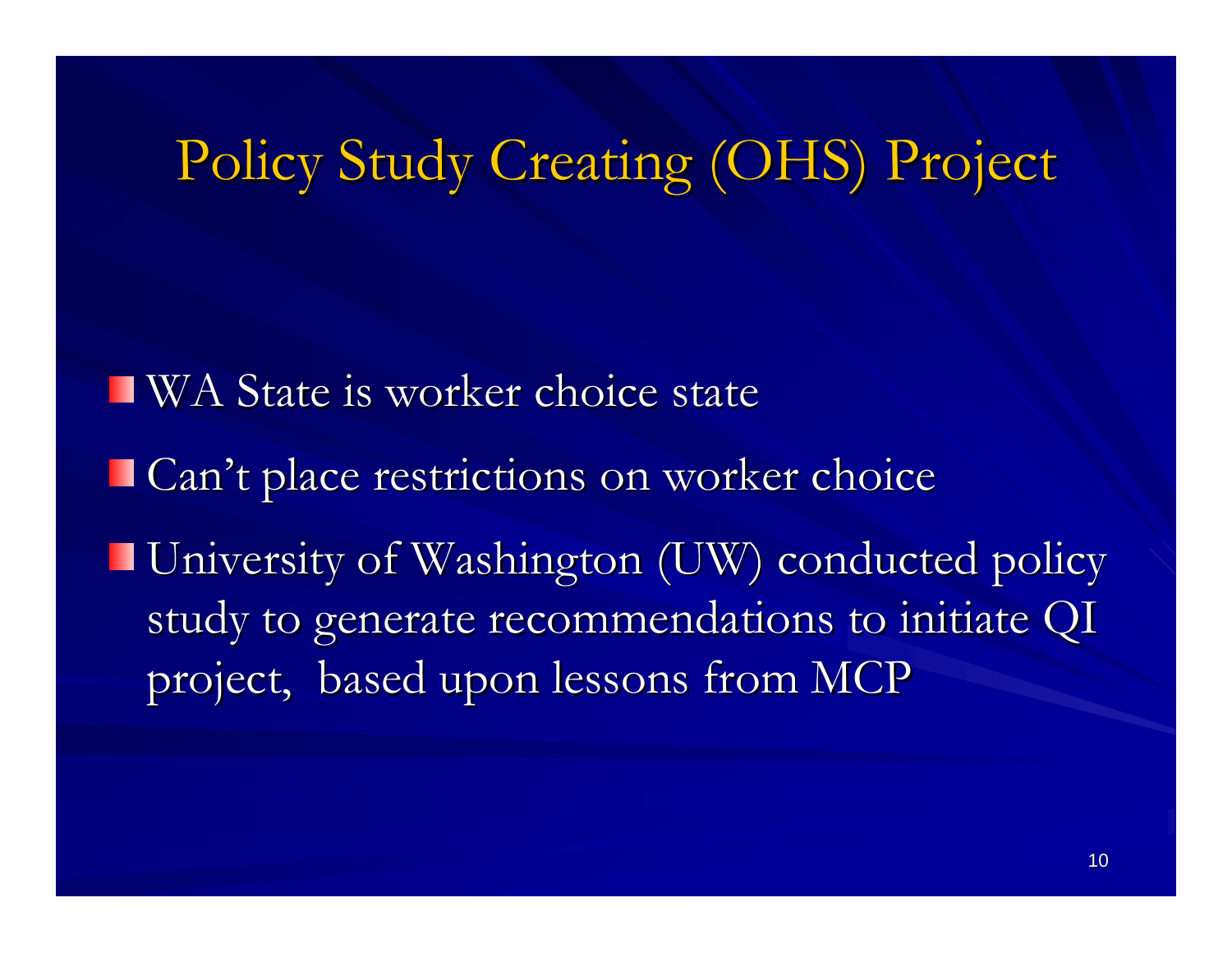### **OHS Project**

#### WA State OHS Project initiated in 1998: WA State OHS Project initiated in 1998:

- **Line Communication**  $-$  To improve quality and outcomes of  $\overline{\phantom{a}}$ occupational health care
- **Hart Committee Committee**  $-$  To enhance patient and employer satisfaction
- **OHS** is not "managed care"
- $\blacksquare$  No restrictions placed on provider choice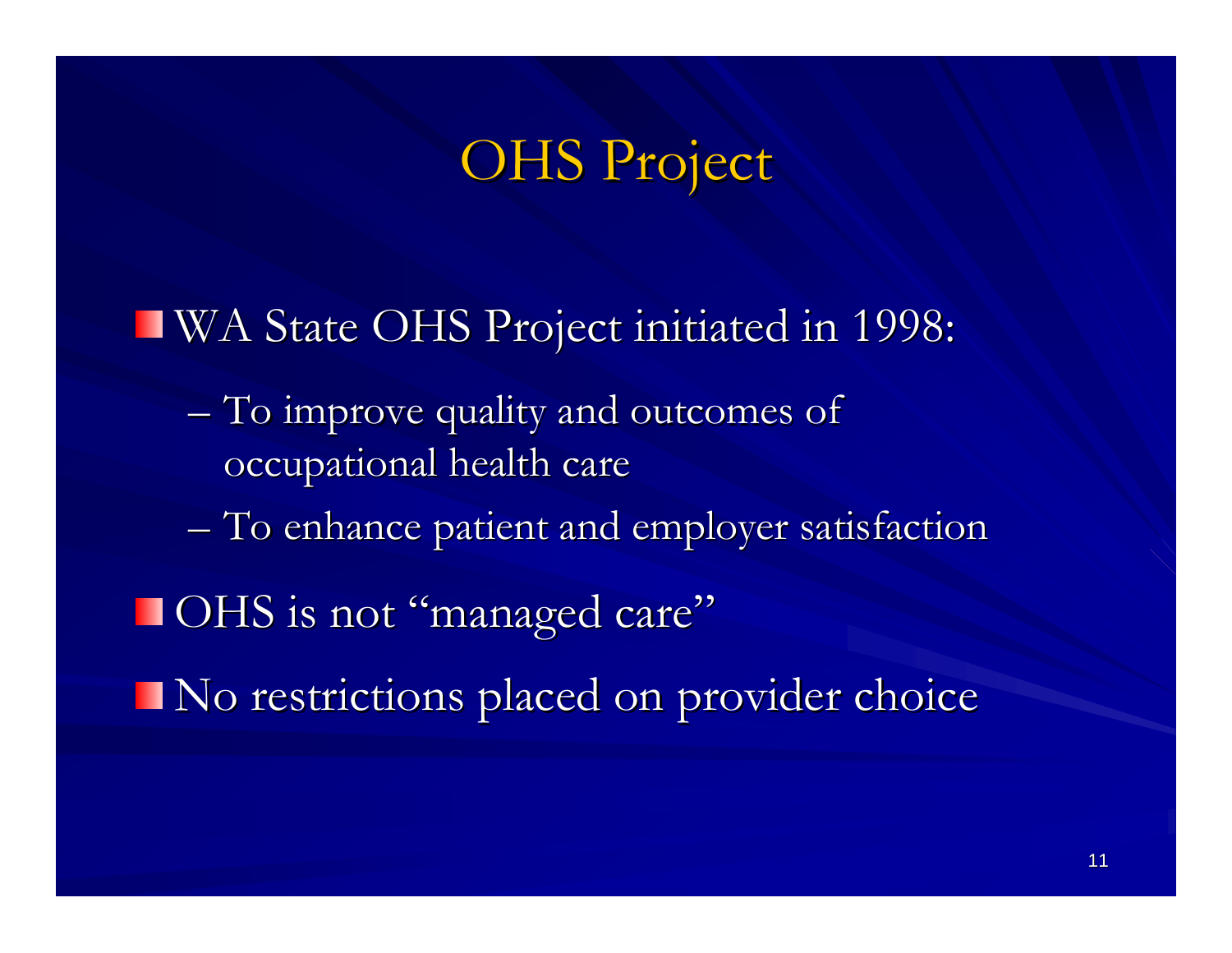# System Redesign through OHS

- **Developed quality indicators**
- Developed financial and <u>non-financial</u> incentives
- Established pilot centers for occupational health and Established pilot centers for occupational health and education (COHEs) to:
	- **Hart Committee Committee**  $-$  Support and direct quality improvement activities: **I** mentoring and CME for community  $MDs$ 
		- disseminate treatment guidelines and best practices information
		- Enhance care coordination
	- **Line Communication** – Identify and provide care for high-risk cases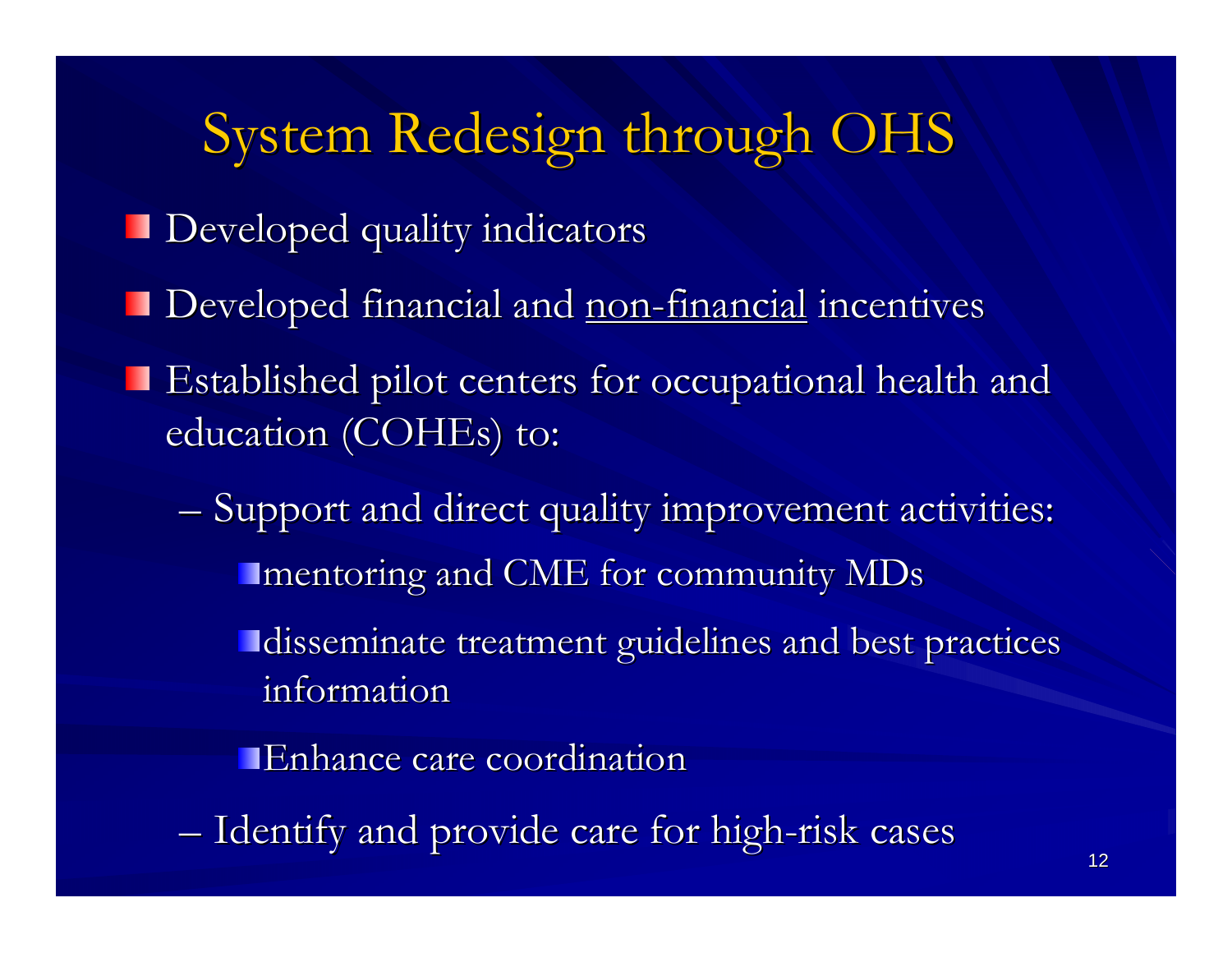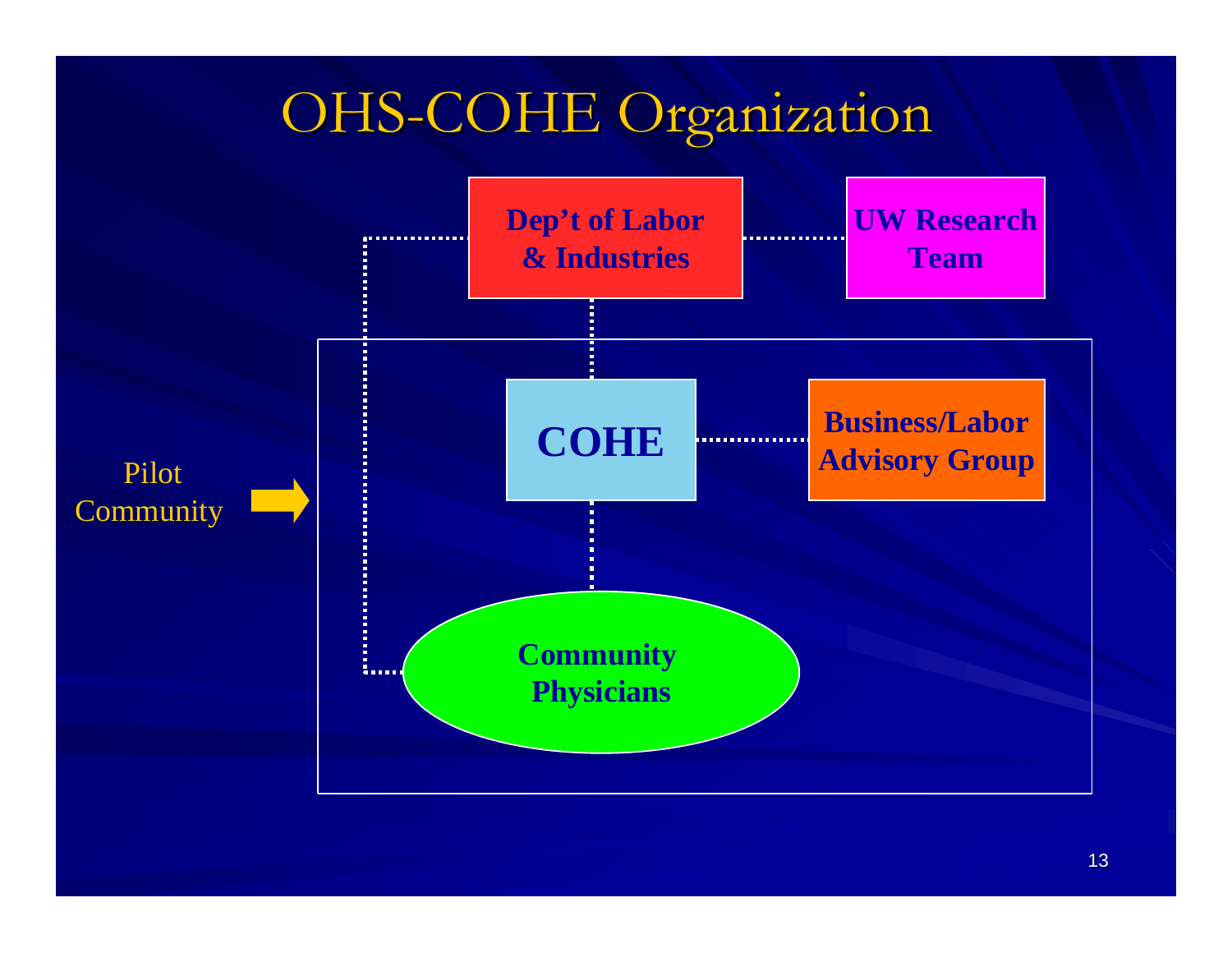### **OHS Pilot Sites**

#### Renton, Washington

- **Hart Communication** – Urban area part of Seattle metropolitan area
- **Hart Communication** – Valley General Hospital
- **Hart Committee Committee**  $-$  Pilot implementation started July 2002
- **Hart Committee Committee**  $-$  > 175 MDs recruited for pilot in target area

**Spokane, Washington** 

- **Line Communication** – Urban/rural area serving more agricultural base
- St. Luke's Rehabilitation Institute
- **Line Communication**  $-$  Pilot implementation started July 2003
- **Hart Committee Committee**  $-$  > 650 MDs recruited for pilot in target area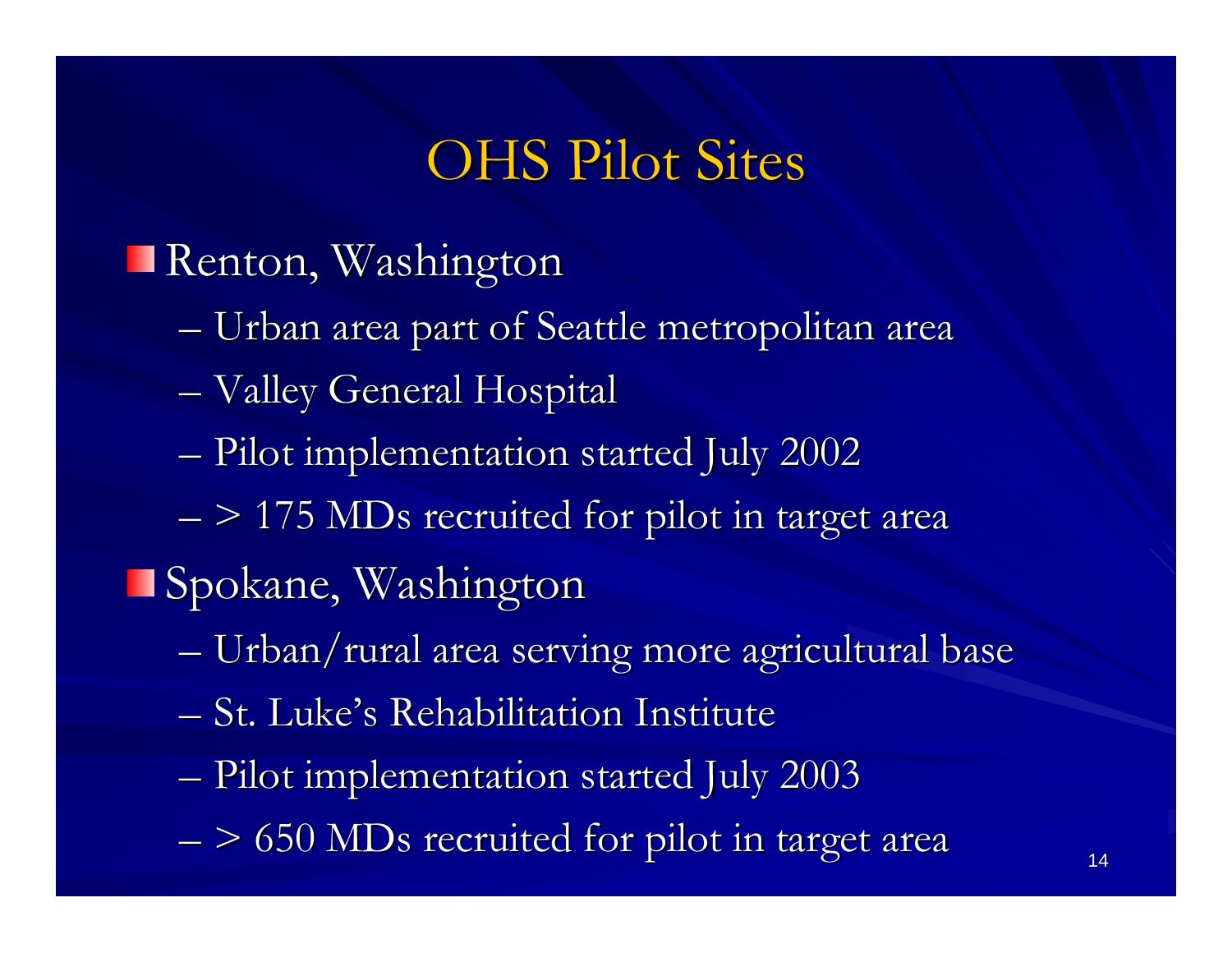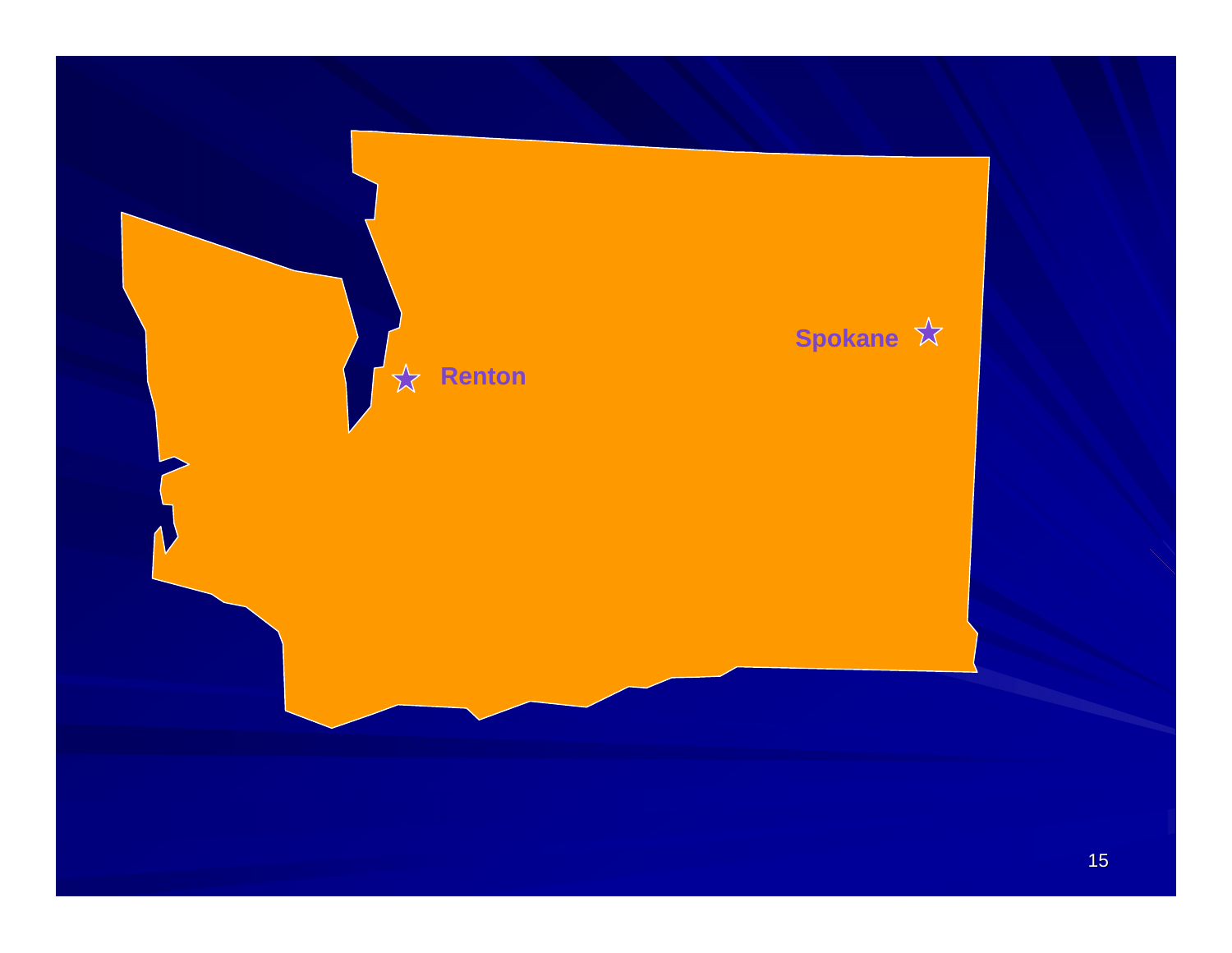## **OHS Quality Indicators**

- Quality indicators developed to guide QI process: Quality indicators developed to guide QI process:
	- **Hart Committee Committee** – Submission of accident report
	- **Hart Committee Committee** – Provider-employer communication
	- **Hart Committee Committee**  $-$  Assessment of impediments to return to work
	- **Hart Committee Committee** – Completion of activity prescription forms
	- **Hart Communication**  $-$  Treatment for specific conditions
- Financial incentives for meeting QI targets: Financial incentives for meeting QI targets:
	- **Hart Committee Committee**  $-$  50% increase in payment for submission of  $\,$ accident report within 2 business days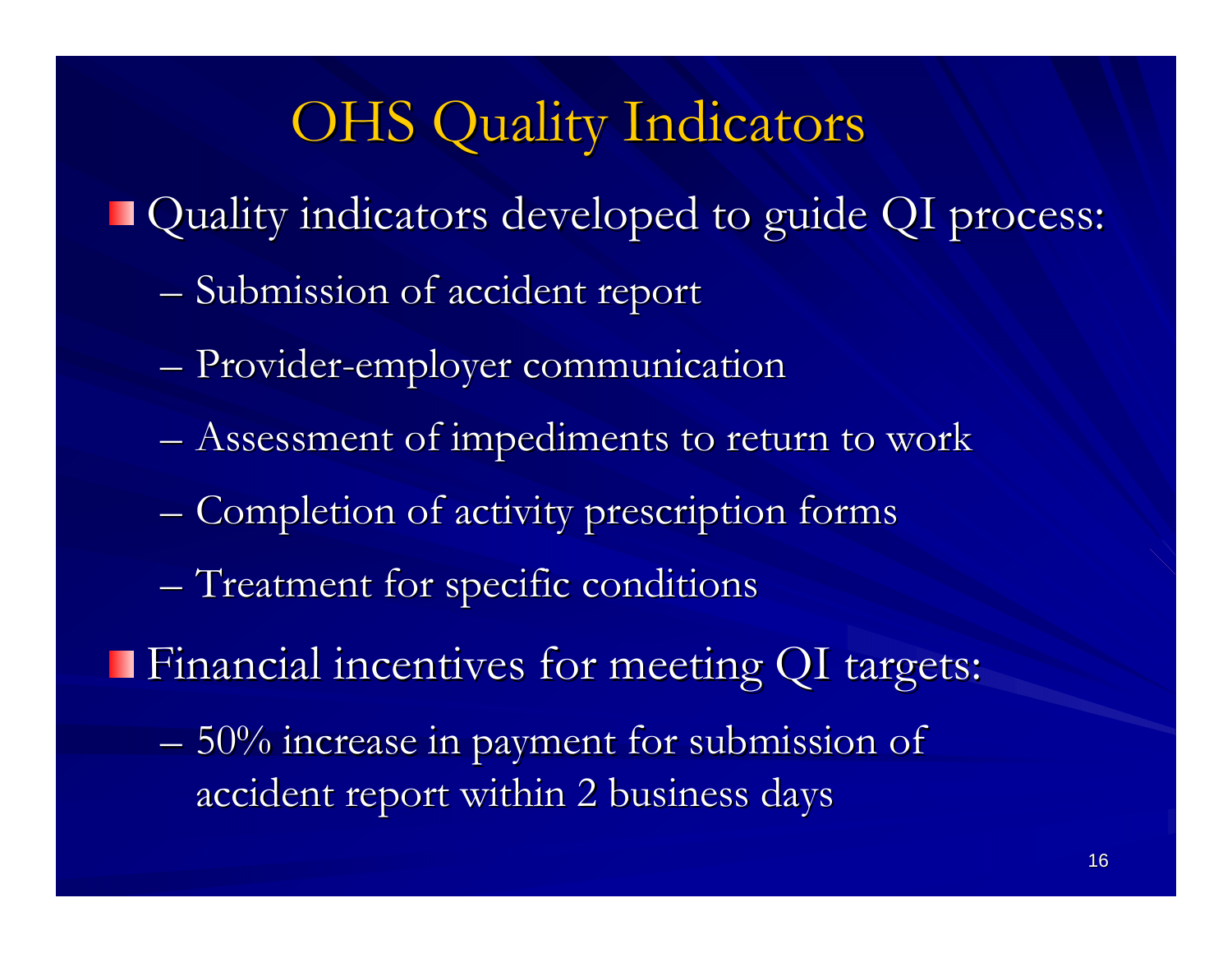## Selected OHS Quality Indicators

#### **Performance Indicators**

- **Hart Committee Committee**  *Timeliness of submission of accident report Timeliness of submission of accident report*   $\Box$ <sup>60</sup>% of claims for which AR is received within 2 business days of first visit"
- *Two -way communication with employer way communication with employer*  $\mathrm{``\%}$  of claims for which two-way communication between provider and employer about return to work is accomplished at first visit when worker is expected to be off work"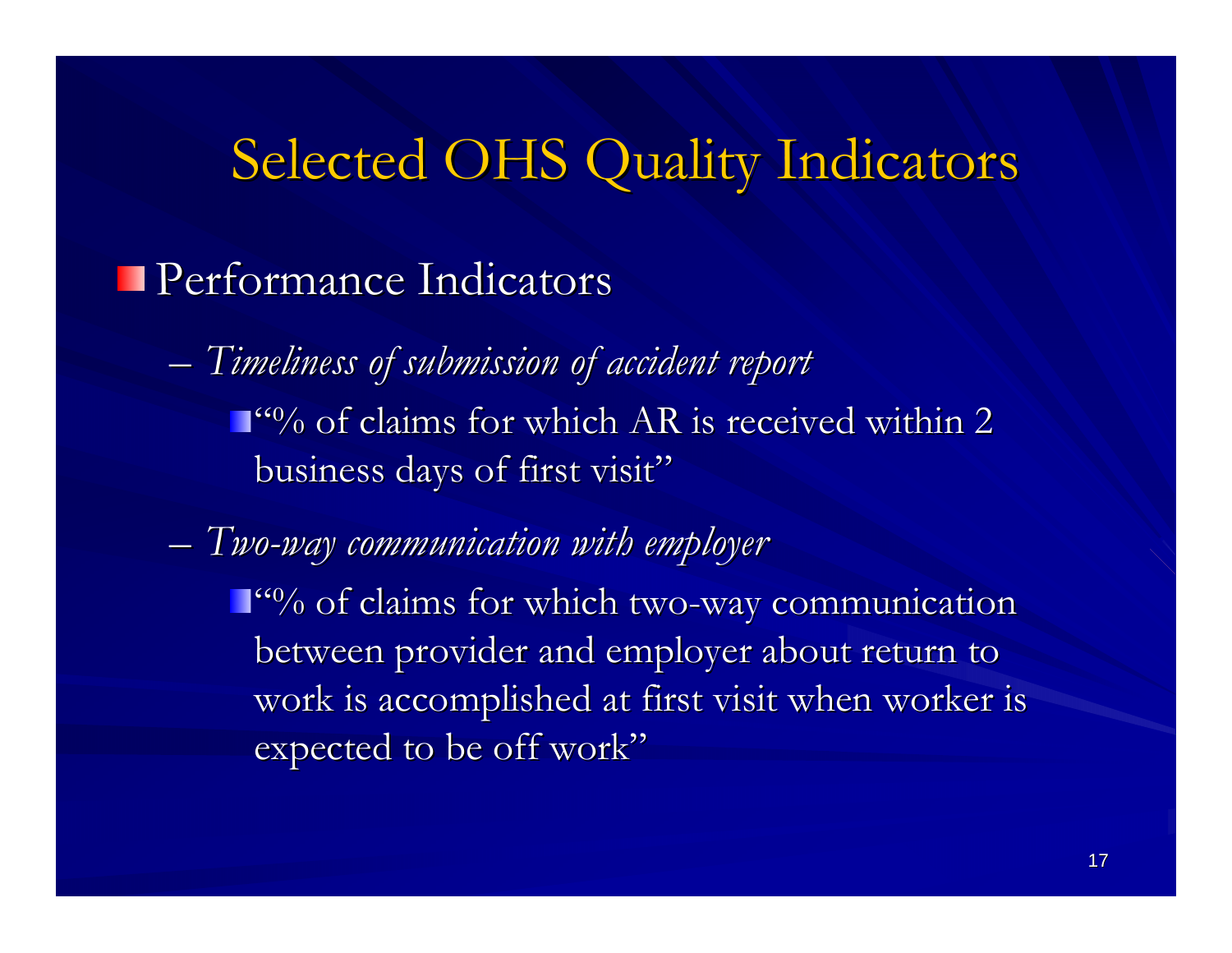| <b>QI</b> Component                                                | <b>QI Objective</b>                                                                                                                                    |
|--------------------------------------------------------------------|--------------------------------------------------------------------------------------------------------------------------------------------------------|
| <b>Structural Change Components</b>                                |                                                                                                                                                        |
| ·Physician Continuing Medical<br>Education (CME)                   | • Enhance physician knowledge and<br>training in treating occupational<br>injuries and diseases                                                        |
| • Physician mentoring by<br>senior clinicians                      | • Provide consultation for complex<br>cases                                                                                                            |
| •Use of Health Services<br>Coordinators                            | ·Improve coordination of care<br>·Improve communication with<br>employers to foster return to work<br>• Reduce administrative burden for<br>physicians |
| •Development of information<br>technology                          | ·Improve patient tracking                                                                                                                              |
| Financial Incentive Component                                      |                                                                                                                                                        |
| • Enhanced payment for activities<br>related to quality indicators | ·Promote occupational health best<br>practices                                                                                                         |

18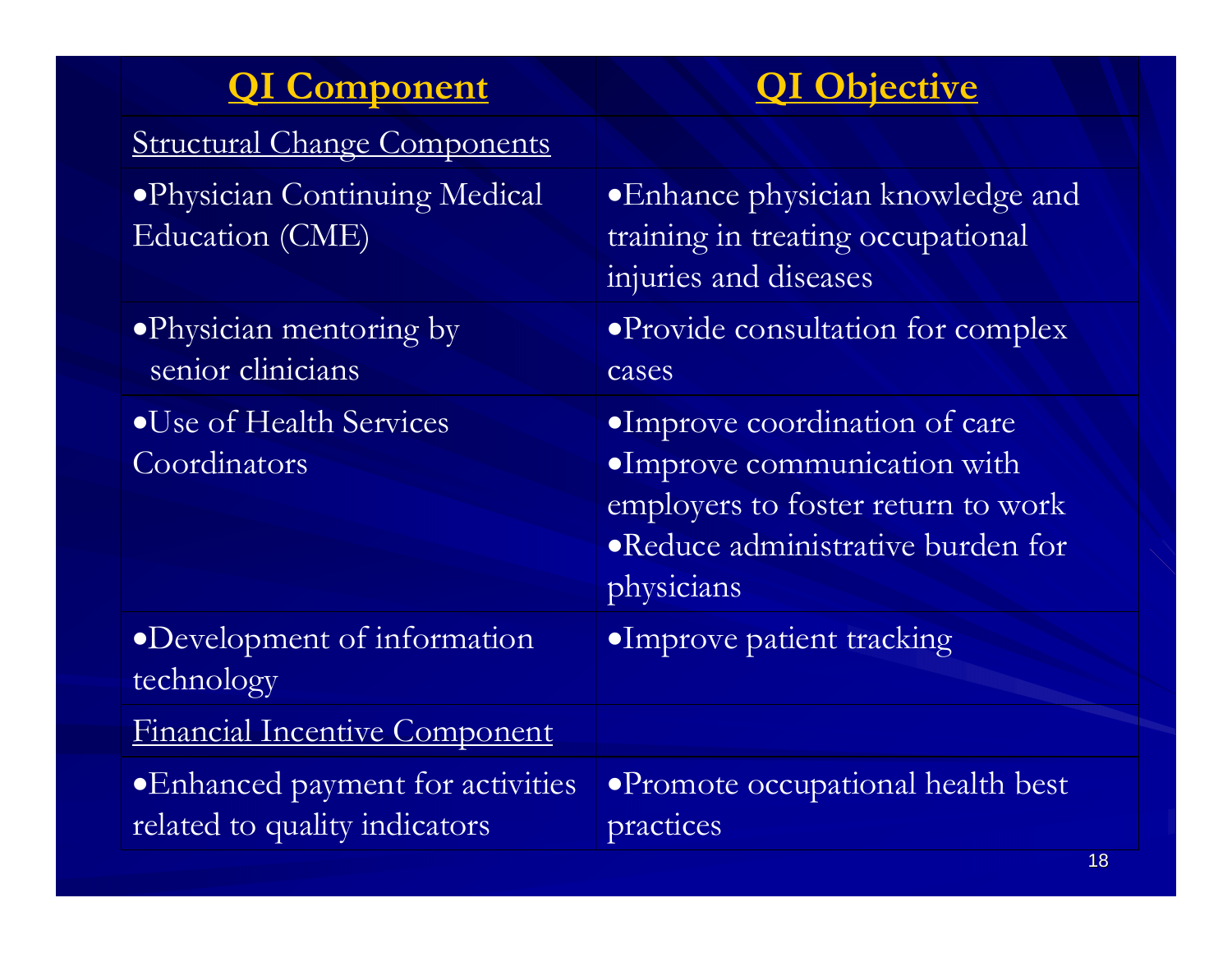# **OHS Evaluation**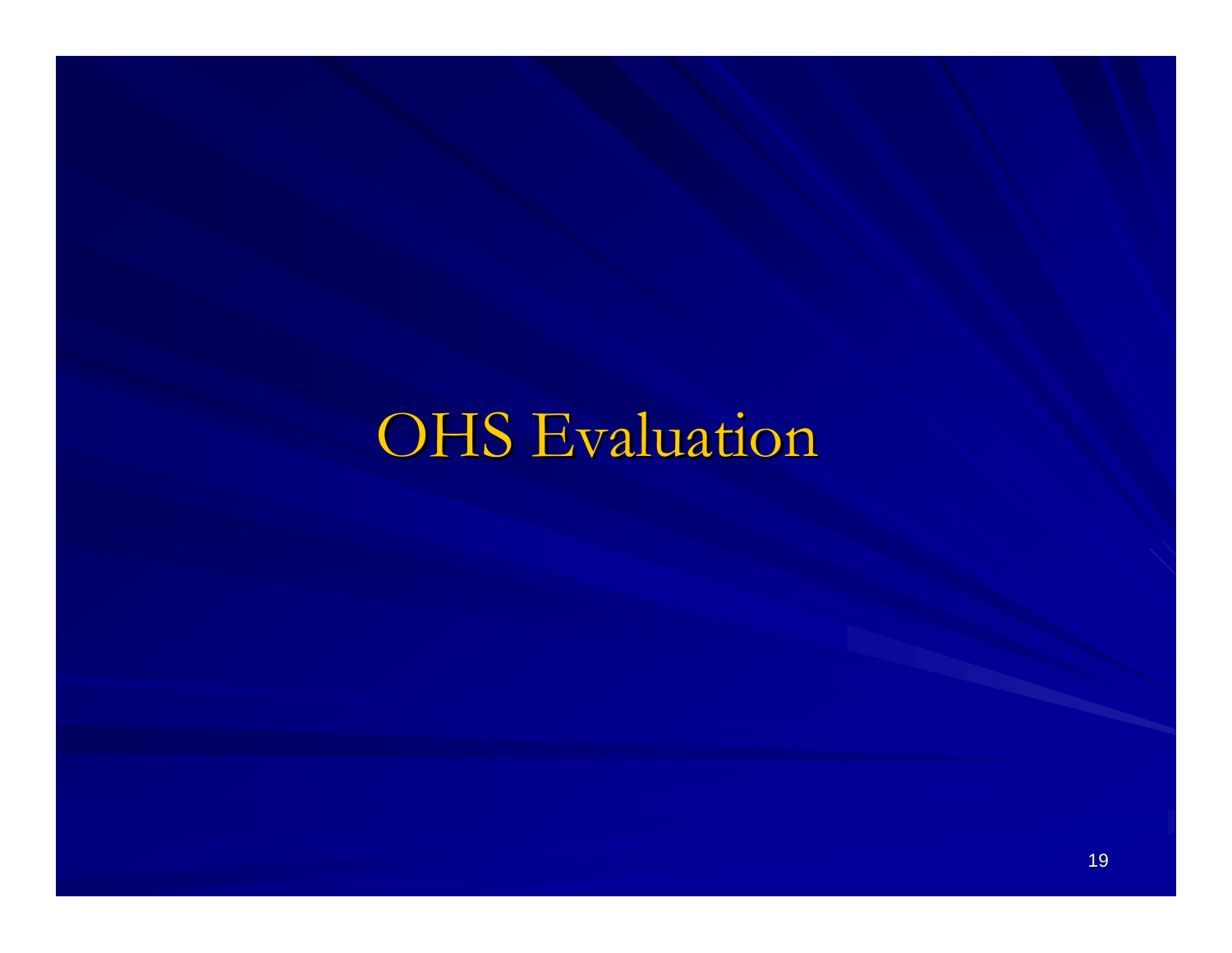### **Evaluation Questions**

 $\blacksquare$  Was the OHS intervention associated with reduced disability?

- **Was the OHS intervention associated with** reduced disability payments and medical costs?
- Did physicians who adopted occupational health best practices perform better?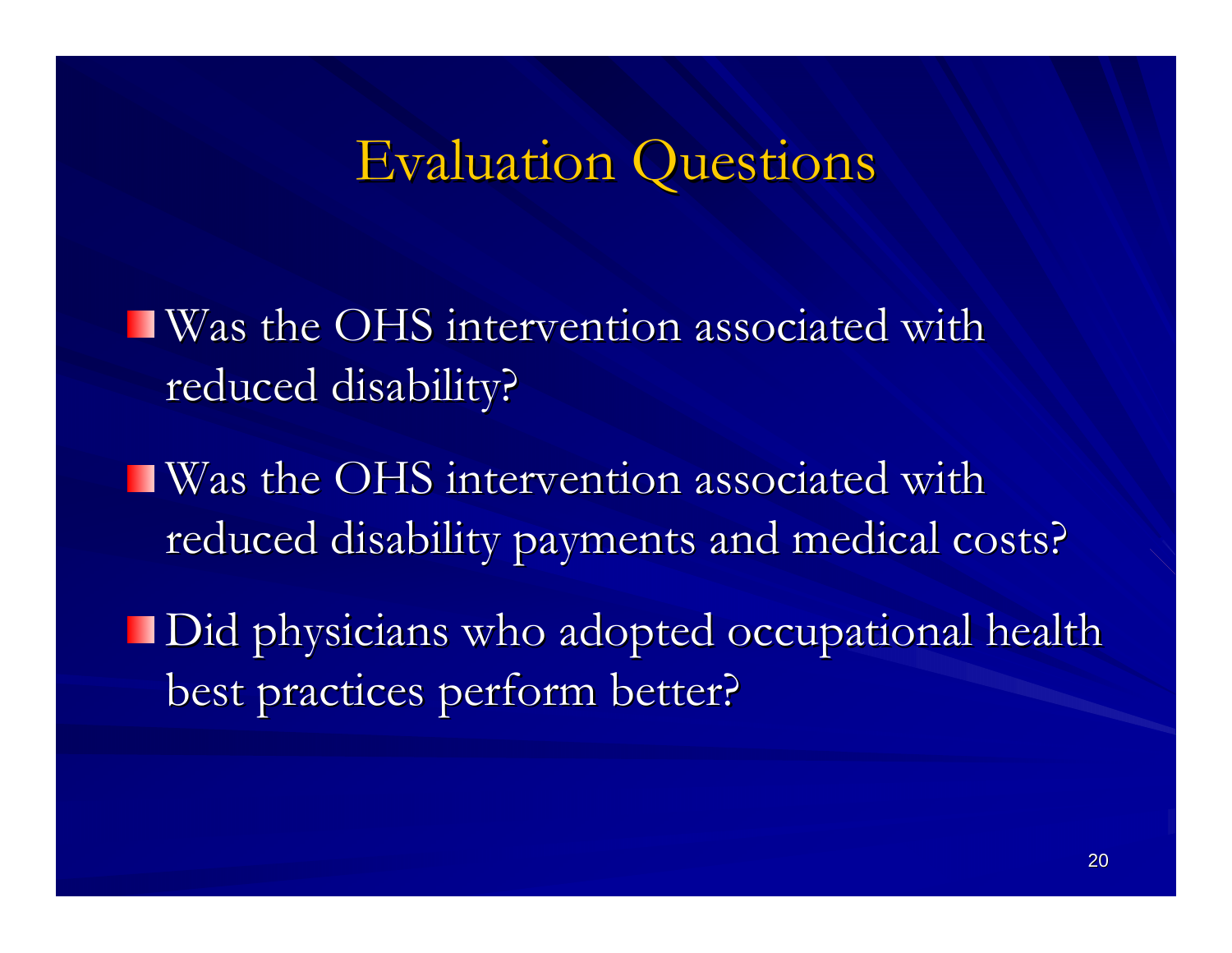### **Evaluation Data**

L&I administrative data L&I administrative data Short -- and long-term injured worker surveys **Physician surveys Qualitative information gathered through** focus groups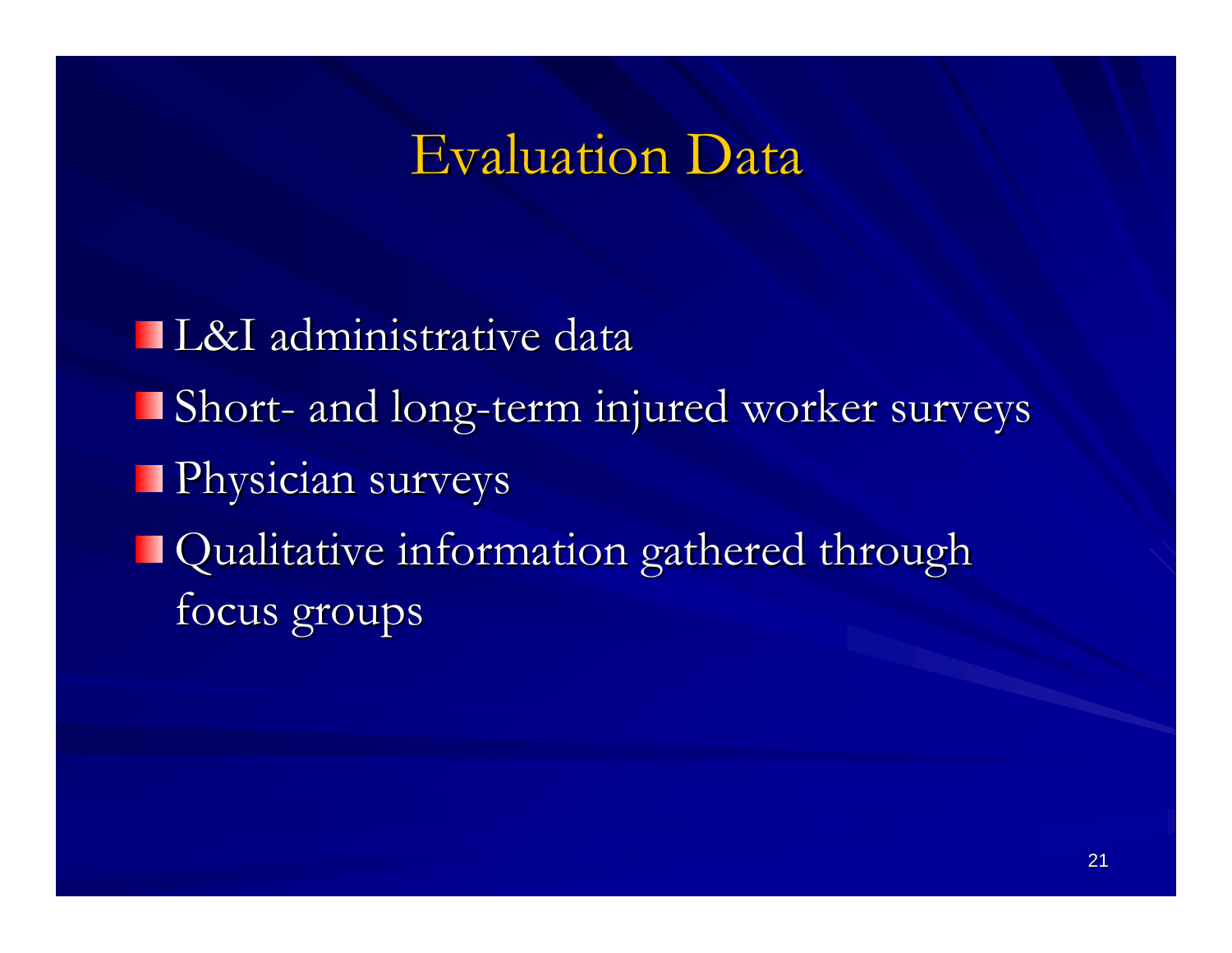

Comparison-group: all cases treated by MDs in COHE target area not participating in pilot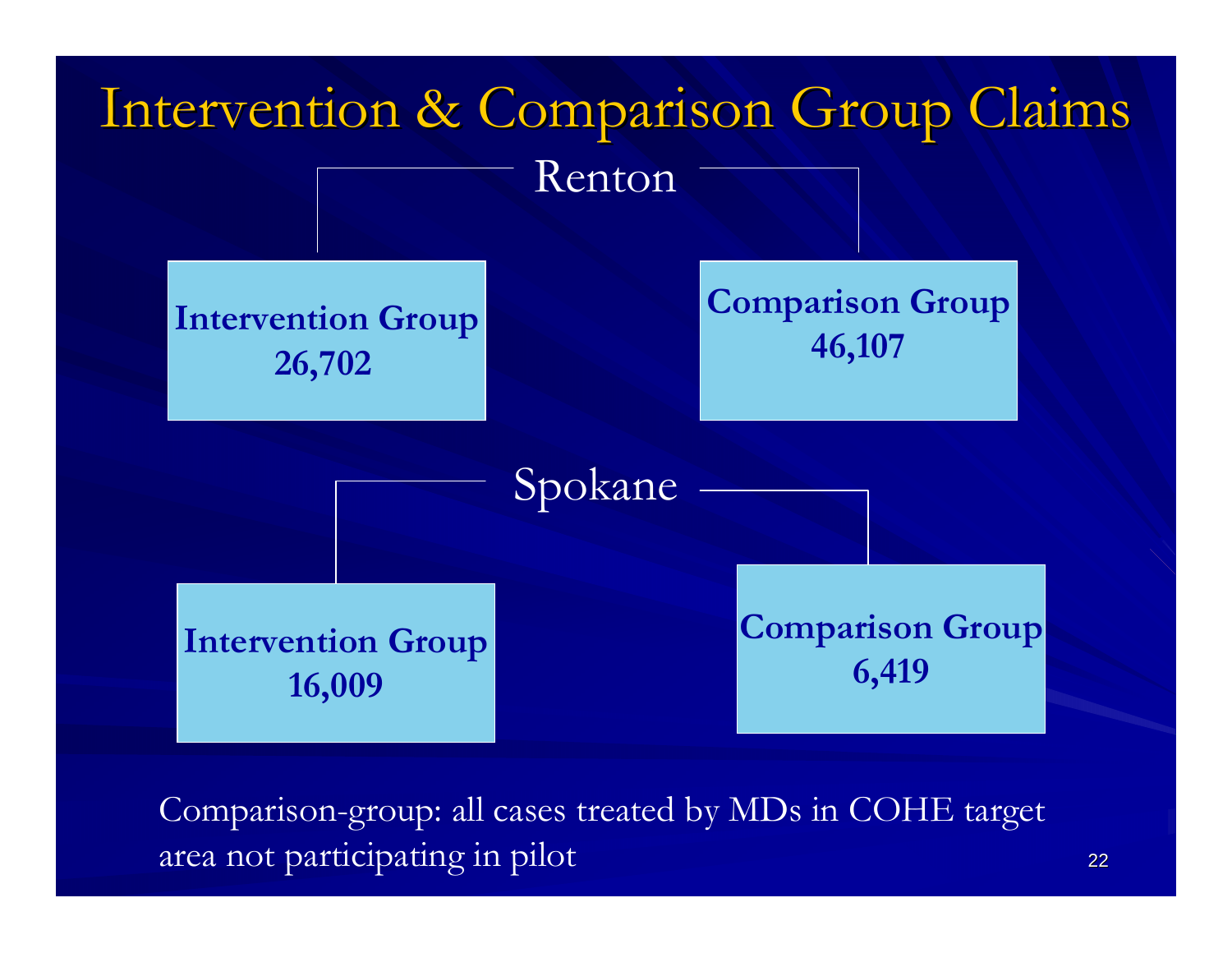# Distribution of Injuries

| Injury/Condition  | <b>OHS</b>          | Comp.               |
|-------------------|---------------------|---------------------|
|                   | Group               | Group               |
| Back sprain       | 13.1%               | 16.6%               |
| <b>CTS</b>        | $0.8\%$             | $2.5\%$             |
| Lacerations and   | 40.8%               | 27.8%               |
| contusions        |                     |                     |
| Fractures         | $4.1\%$             | $3.1\%$             |
| Other sprains     | 22.6%               | $\overline{22.9\%}$ |
| Other/Ill Defined | $\overline{18.7\%}$ | $\sqrt{27.3\%}$     |
| Injuries          |                     |                     |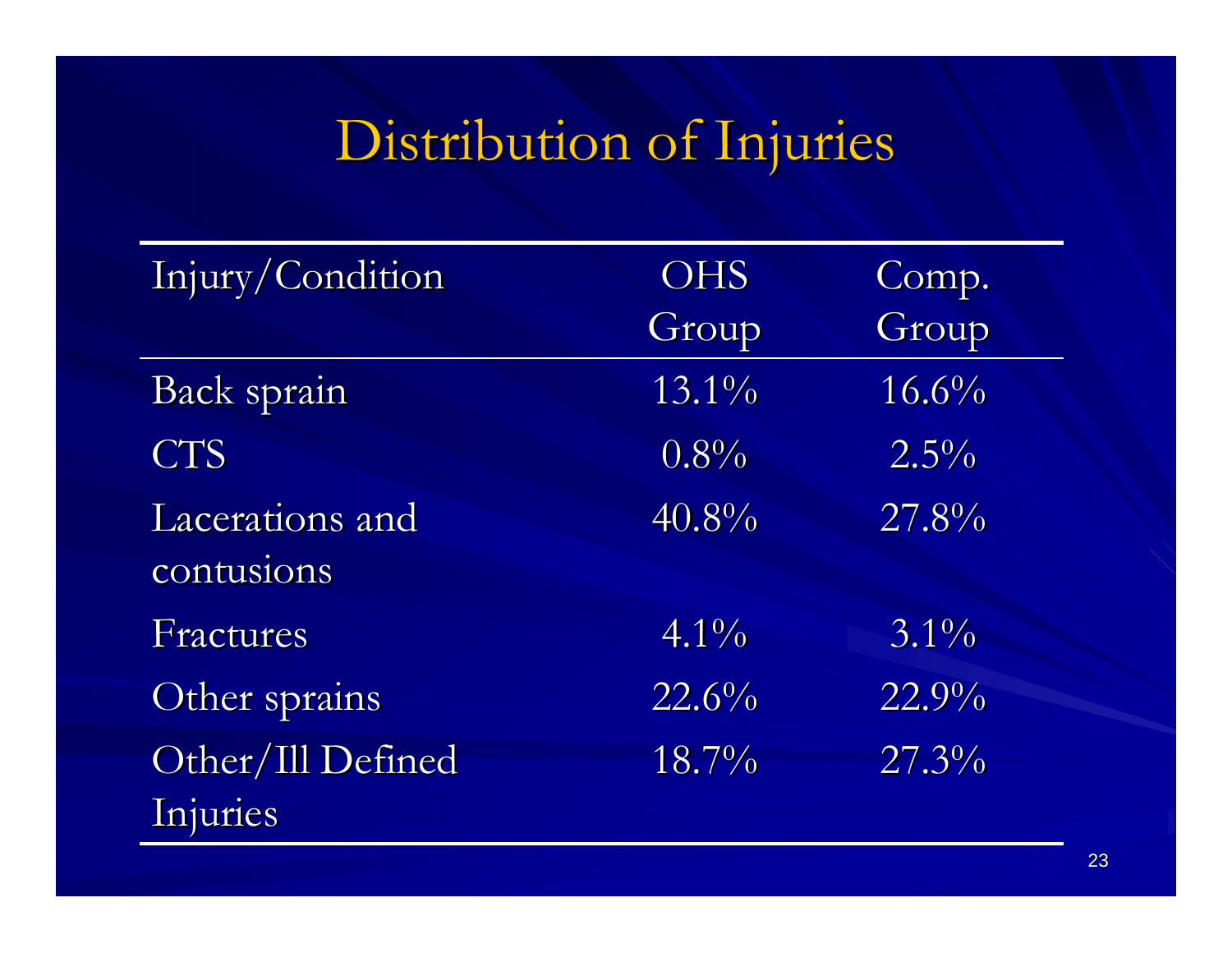### Outcome Measures

#### **Primary Outcome Measures**

- **Hart Committee Committee** – Disability days per claim
- **Hart Committee Committee** – Disability (time loss) costs
- $-$  Medical costs

#### Secondary Outcome Measures

- **Links and Community** – Rejected claims
- **Little Communication** – Claims reopened
- **Hart Committee Committee**  $-$  Hiring an attorney
- **However, Marketing Committee**  $-\,{\rm PD}$  pensions
- **Hart Communication**  $-$  Worker and employer appeals  $\blacksquare$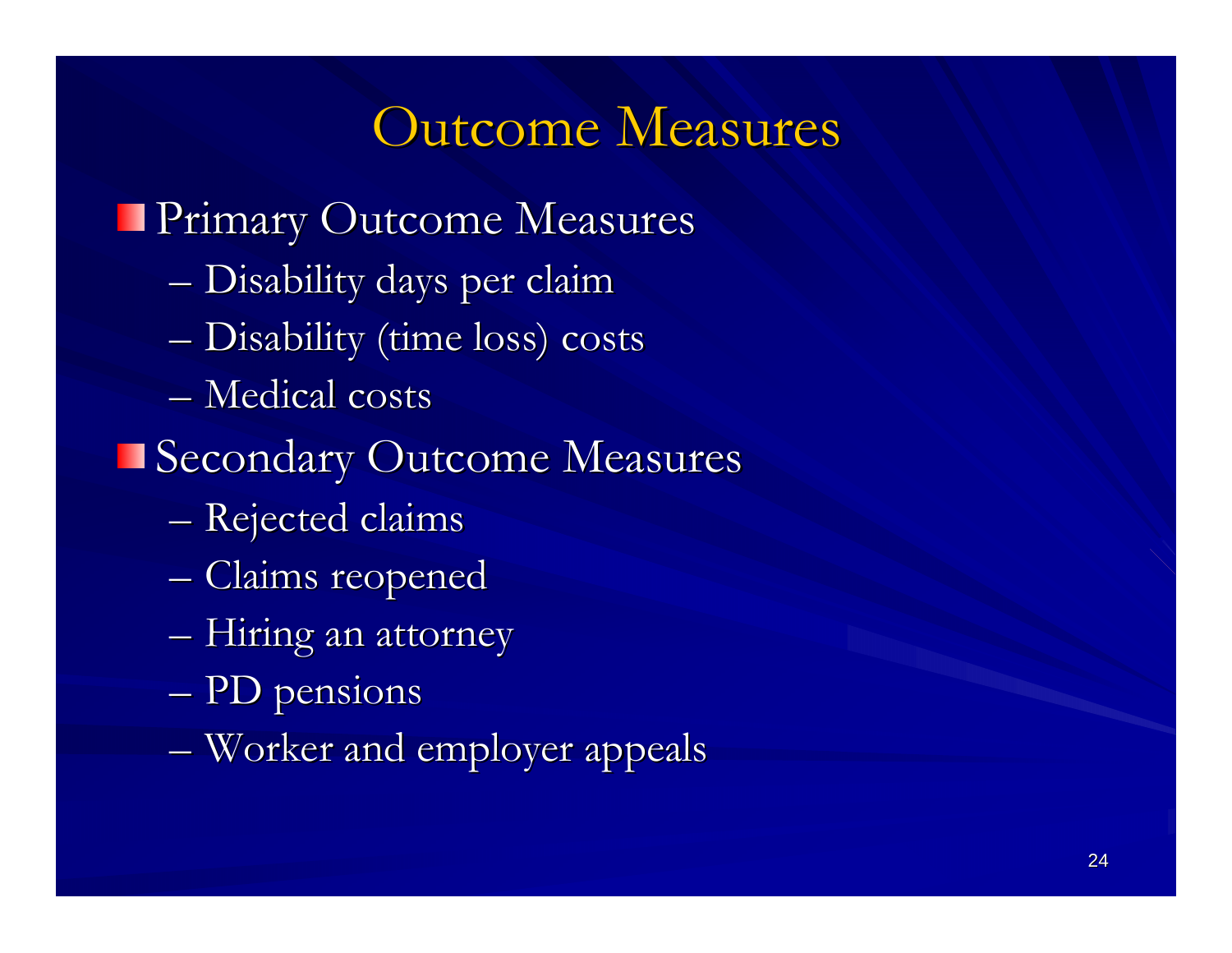### Statistical Analysis

- Statistical analyses (difference-in-difference regression) to assess outcomes controlling for:
	- **Holland Company** – Age and sex
	- $-$  Type of injury
	- **Line Communication**  $-$  Type of provider
	- **Holland Committee** — Industry
	- Firm size (FTE workers)

Outcomes analyzed 3 & 4 years after implementation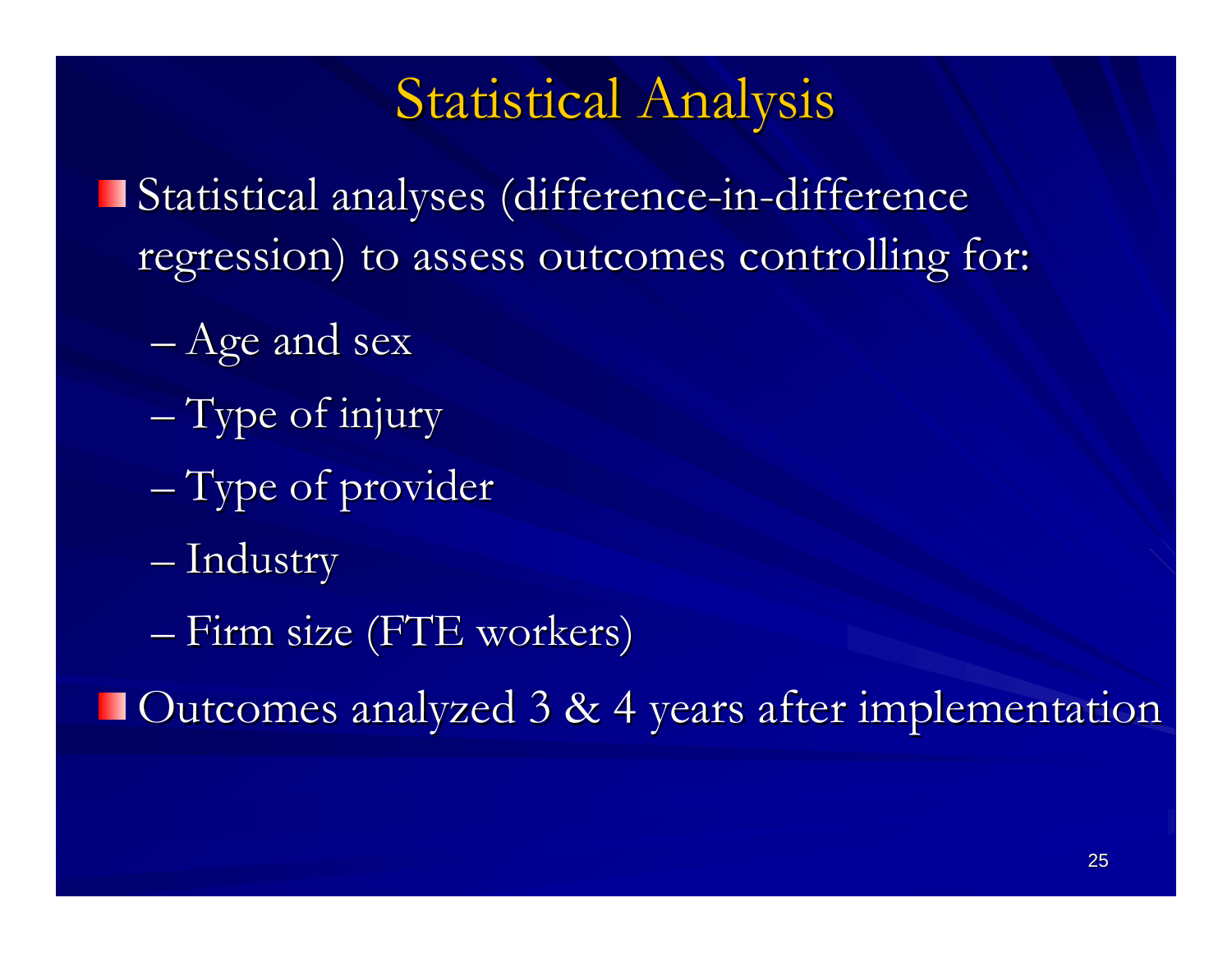Did the OHS Intervention Reduce Disability and Constrain Resource Consumption?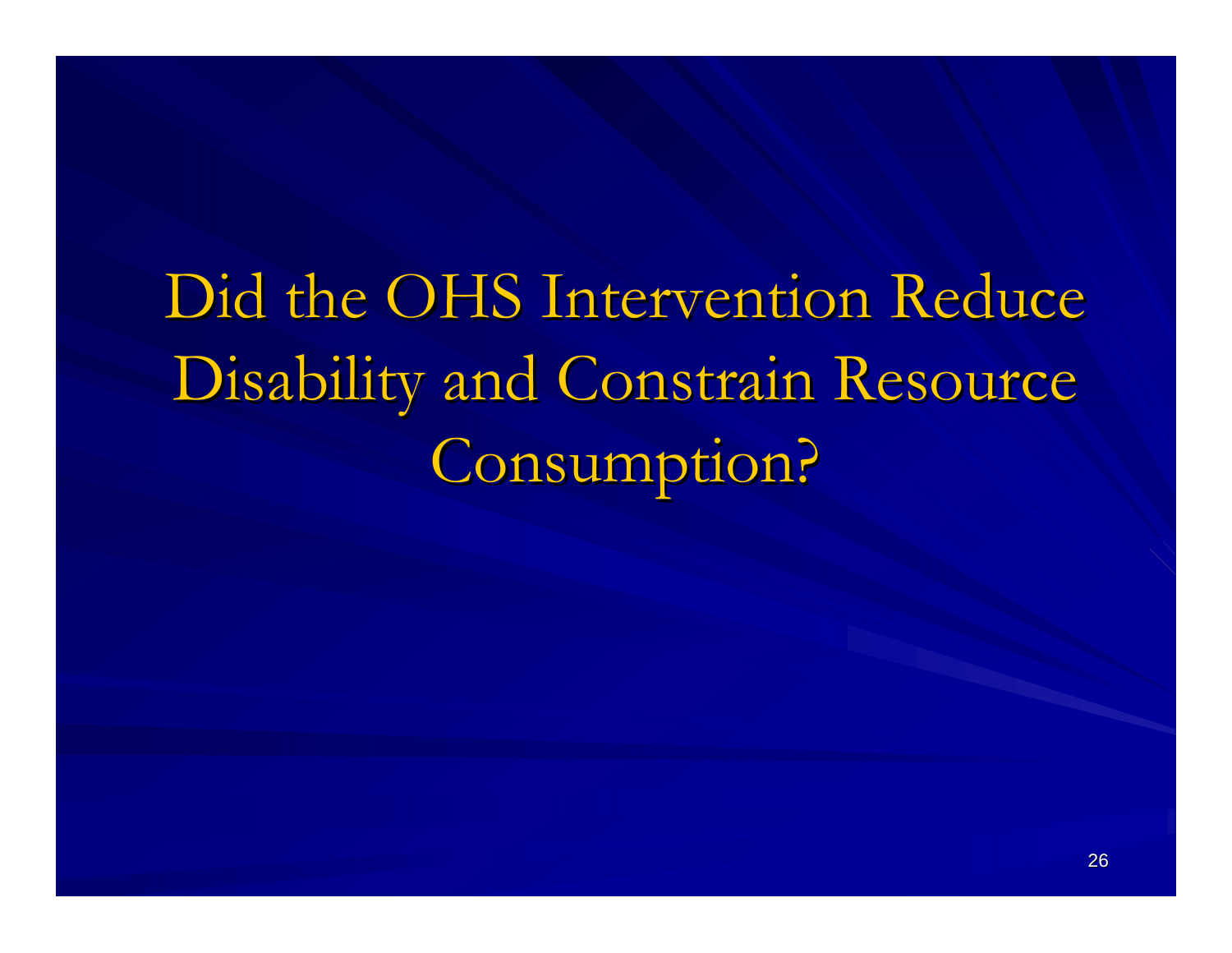### Descriptive Data on Outcomes, Years 3 &4 Descriptive Data on Outcomes, Years 3 &4

| Measure                      | <b>OHS</b> Group<br>$(N = 27,117)$ | Comparison<br>Group<br>$(N = 33,242)$ | Difference |
|------------------------------|------------------------------------|---------------------------------------|------------|
| Time loss days<br>per claim  | 20.6                               | 33.9                                  | 13.3       |
| Time loss costs<br>per claim | \$1,127                            | \$2,022                               | \$895      |
| Medical costs<br>per claim   | \$2,467                            | \$3,238                               | \$771      |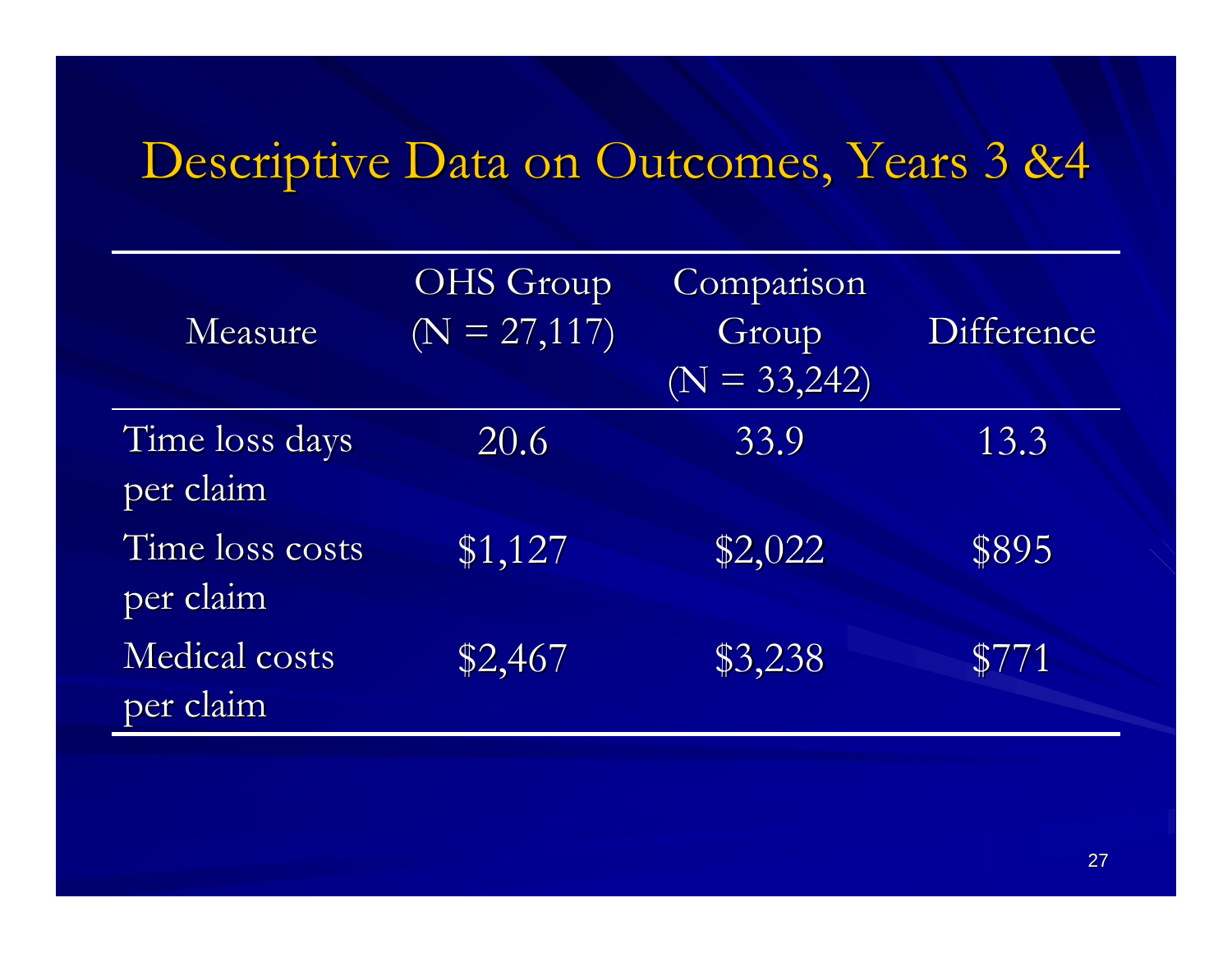# Primary Evaluation Findings

| Measure                           | Adjusted<br>Differences in<br>$O$ utcomes $*$ | 95% Confidence<br>Interval | P-Value     |
|-----------------------------------|-----------------------------------------------|----------------------------|-------------|
| Time loss days<br>per claim       | $-4.1$                                        | $-6.9$ to $-1.3$           | .004        |
| Time loss costs<br>per claim      | $-$ \$347                                     | $-$ \$543 to $-$ \$160     | $\leq .001$ |
| <b>Medical costs</b><br>per claim | $-$ \$245                                     | $-$ \$426 to $-$ \$61      | $\leq .001$ |

\* Data adjusted for clustering within physician.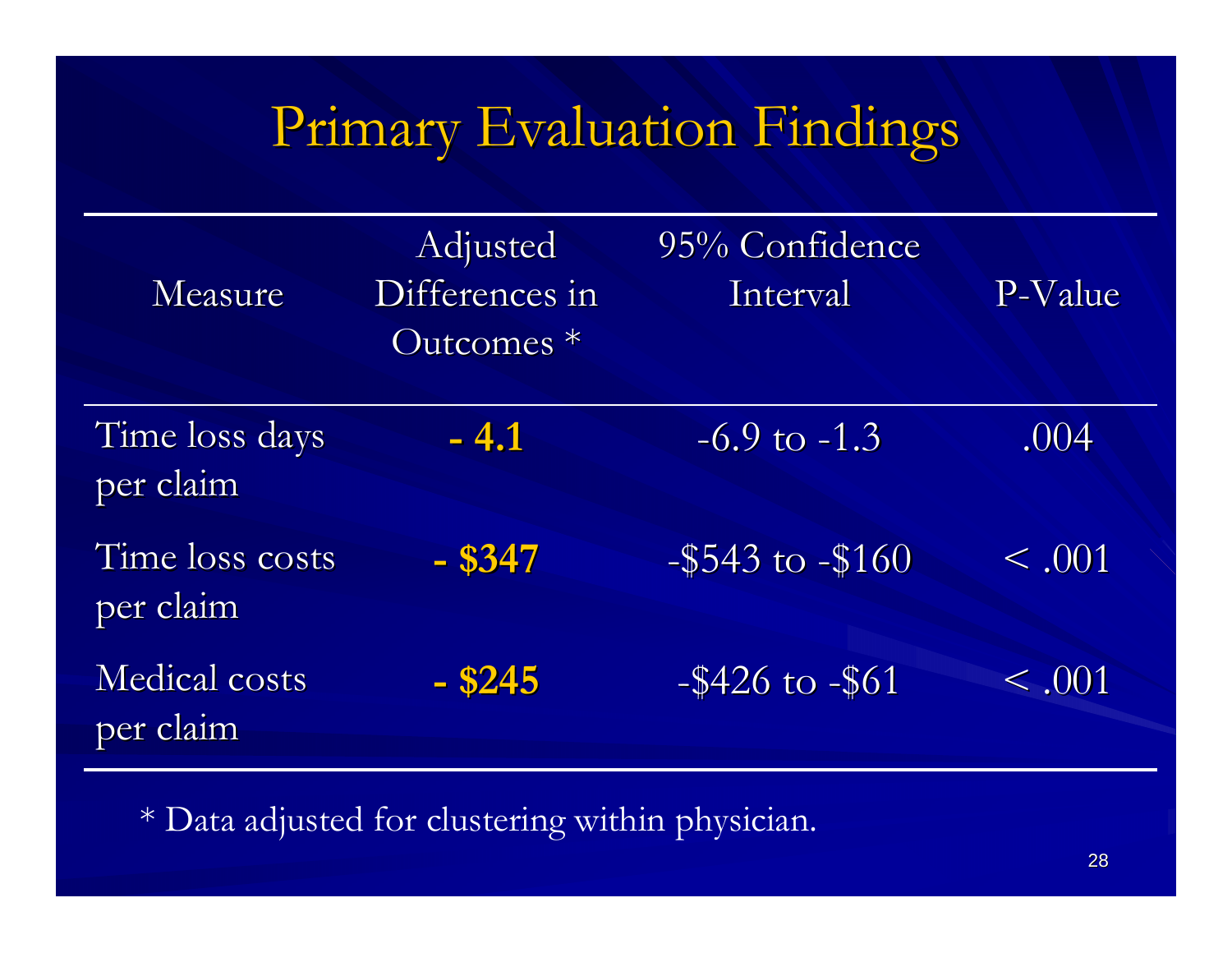Did the QI Intervention Constrain Did the QI Intervention Constrain WC Resources?

■ Costs of OHS pilot **Hart Committee Committee**  Administrative support: \$65 per claim Administrative support: \$65 per claim **Little Street Controllers**  $-$  Increased physician payments: \$55 per claim Net cost saving (medical & disability costs): – \$480 per claim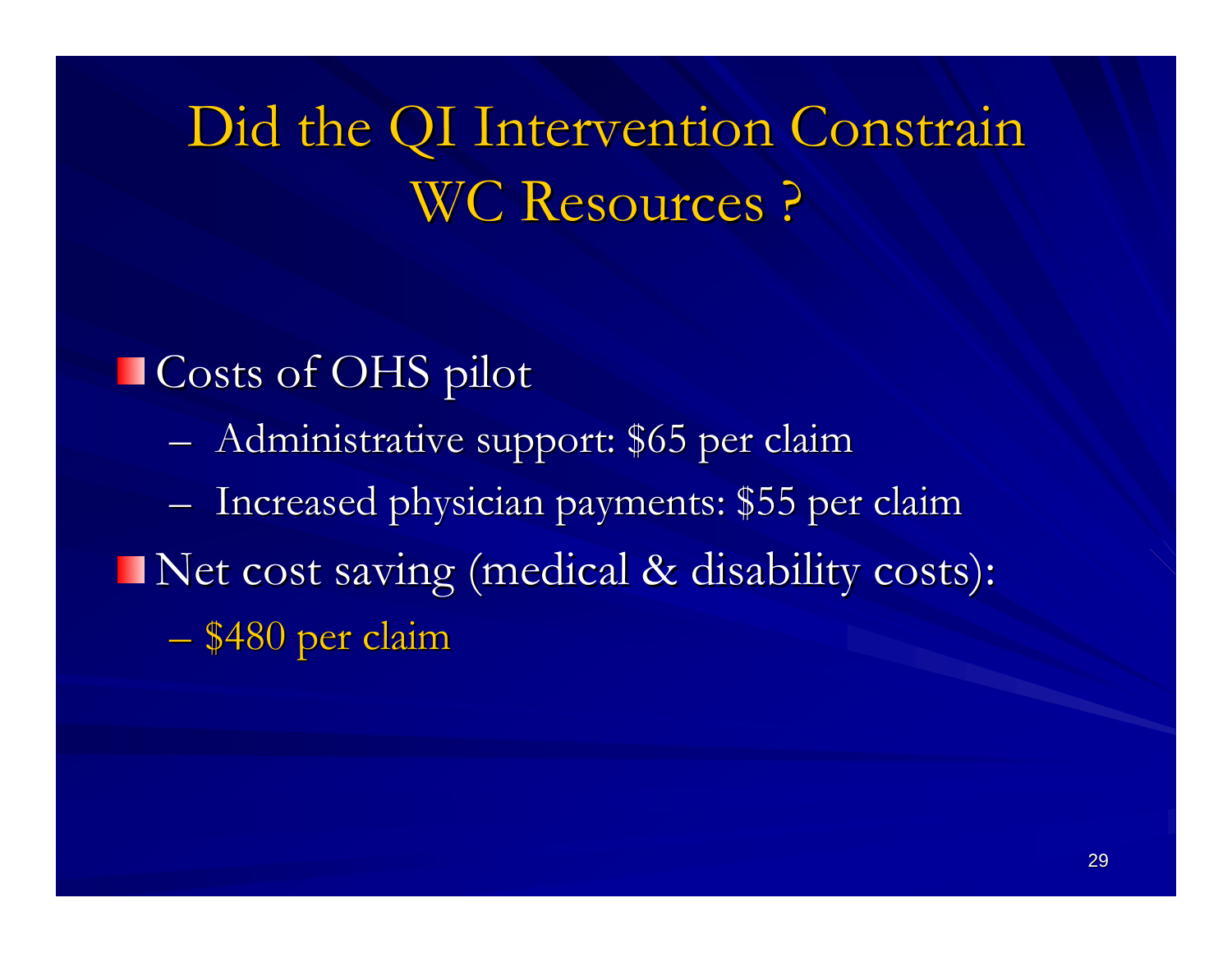Did OHS Pilot Physicians Adopt Occupational Health Best Practices and Did This Affect Performance? and Did This Affect Performance?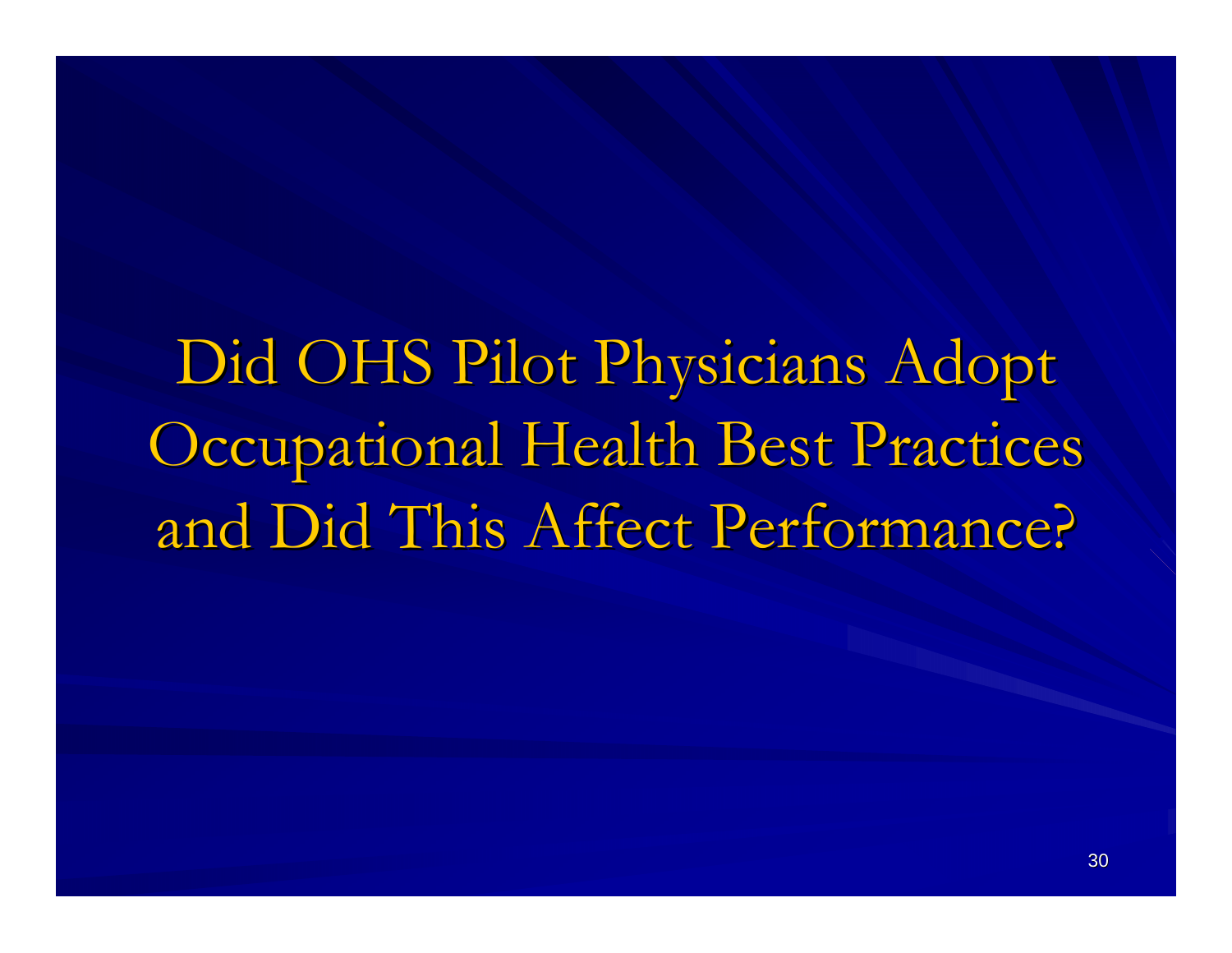## Submission of Report of Accident within 2 Days



Pre-OHS baseline values: ER MDs 2%; other providers 8%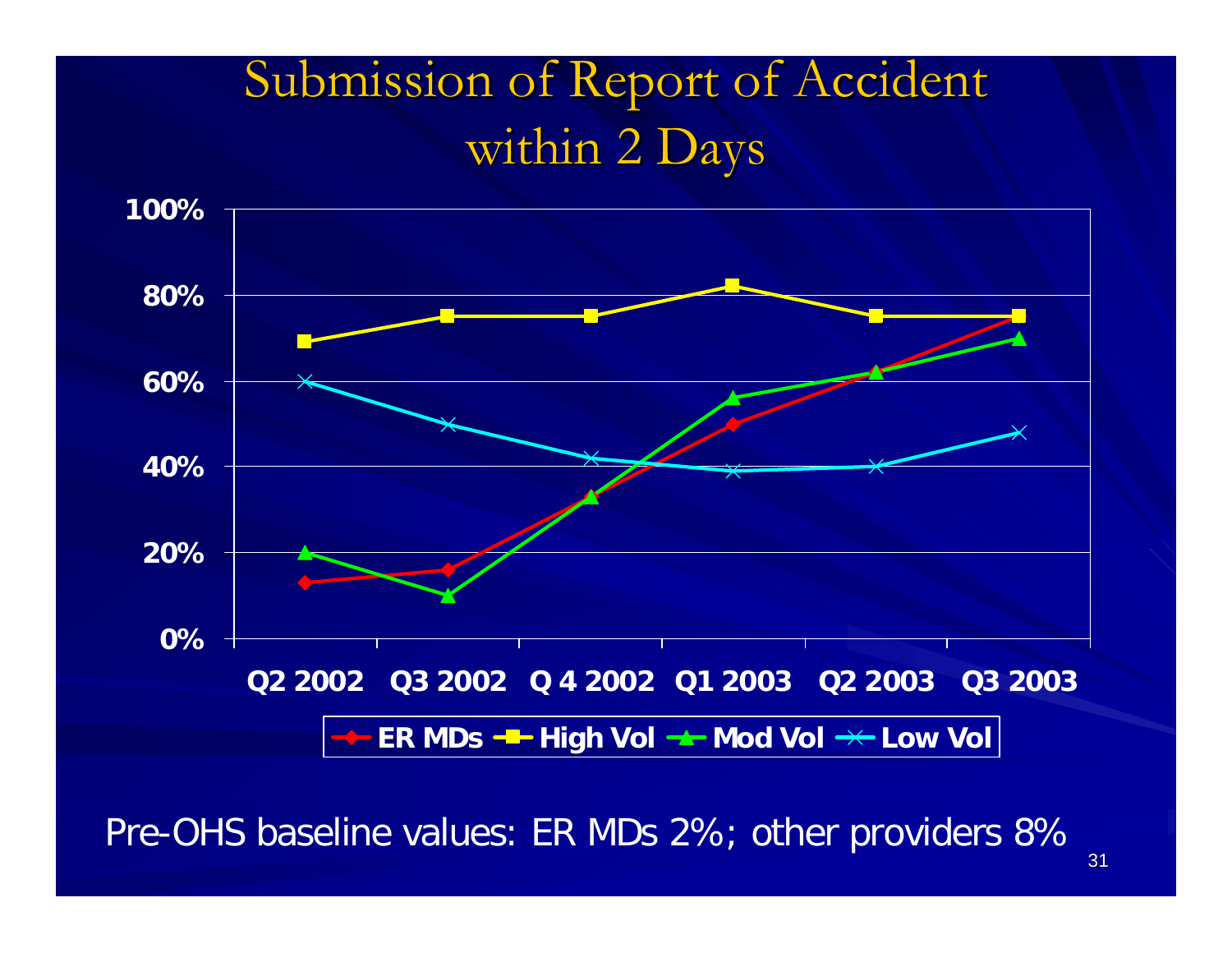#### Use of Activity Prescription Forms

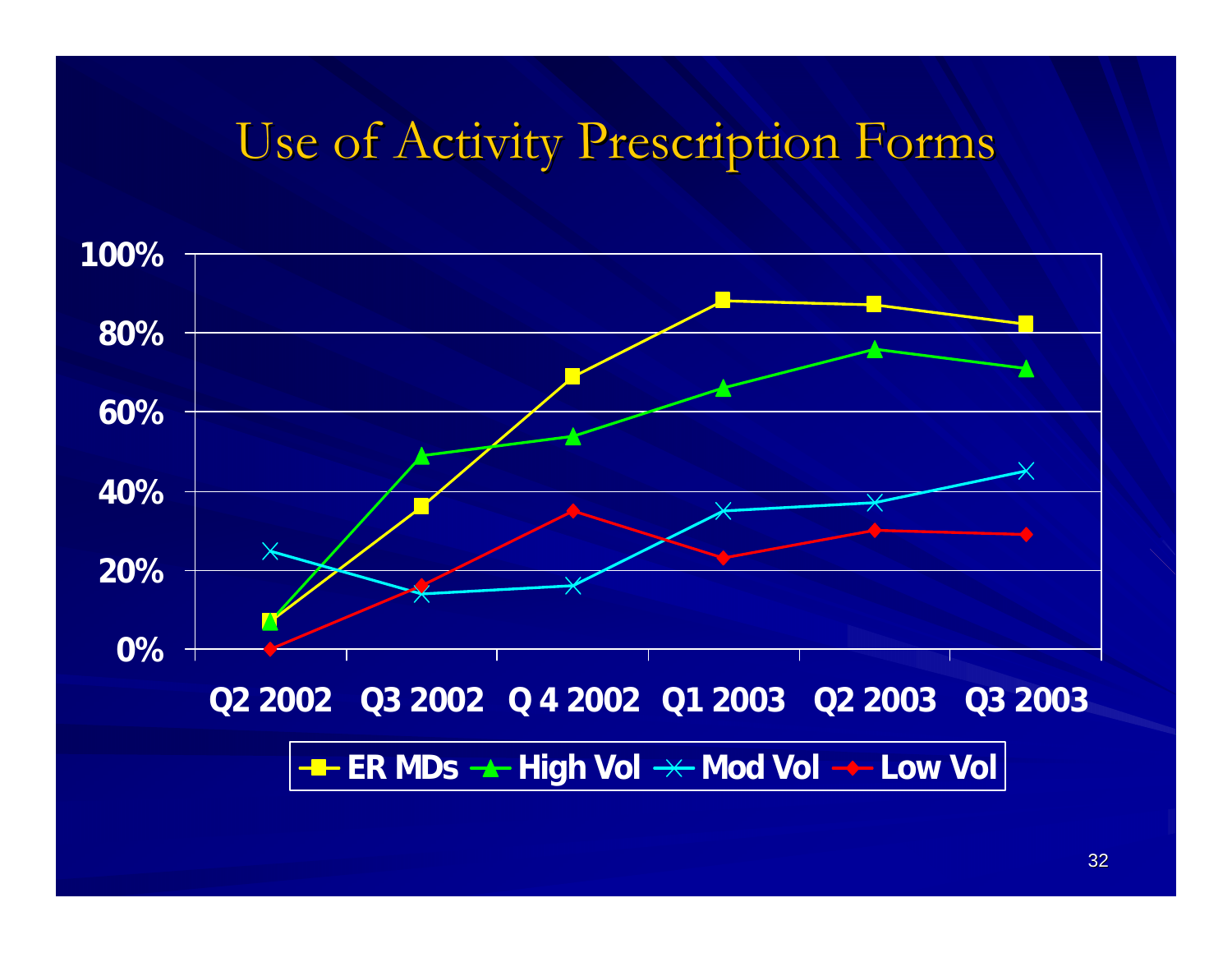# Reduction in Disability Days for Back Claims Associated with Adoption of Occupational Health Best Practices

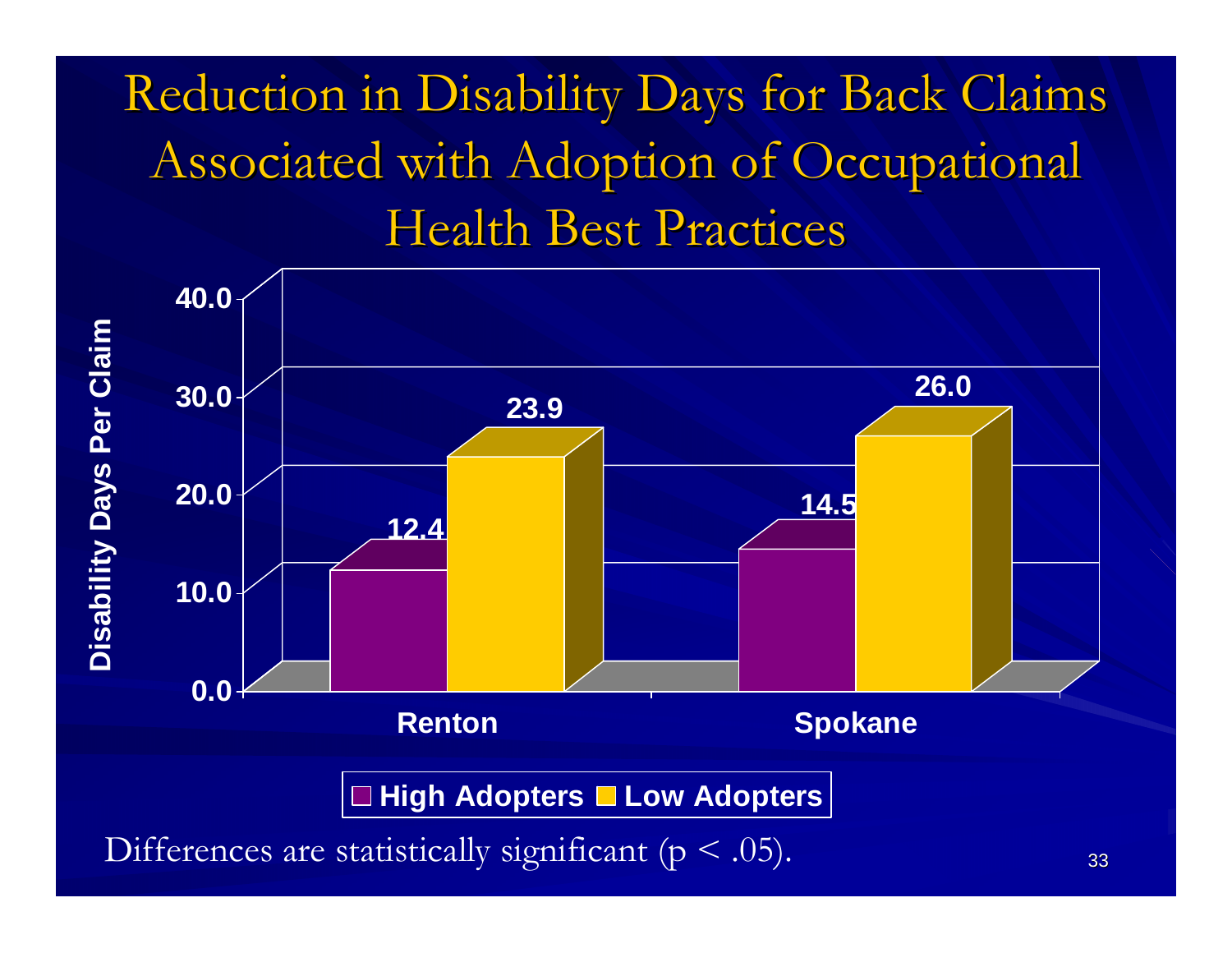## Other Outcomes: Preliminary Analysis

|                               | Renton                           |                                   | Spokane                         |                               |  |
|-------------------------------|----------------------------------|-----------------------------------|---------------------------------|-------------------------------|--|
| Outcomes                      | <b>OHS</b> Group<br>$(n=10,725)$ | Comp.<br>.Group<br>$(n = 11,816)$ | <b>OHS</b> Group<br>$(n=7,359)$ | Comp.<br>Group<br>$(n=3,865)$ |  |
| Rejected claim                | $8.3\%**$                        | $12.4\%$                          | $5.3\%*$                        | $8.2\%$                       |  |
| Protest                       | $4.7\%**$                        | $6.5\%$                           | $4.1\%**$                       | $6.3\%$                       |  |
| Claim<br>reopening            | $0.9\%*$                         | $1.2\%$                           | $0.7\sqrt[6]{\cdot}$            | $1.2\%$                       |  |
| Use of attorney               | $1.2\%**$                        | $2.4\%$                           | $3.1\%**$                       | $4.8\%$                       |  |
| Pensions per<br>10,000 claims | 9.7                              | 18.9                              | 8.1                             | 15.5                          |  |

\*\* p < .01; \* p < 05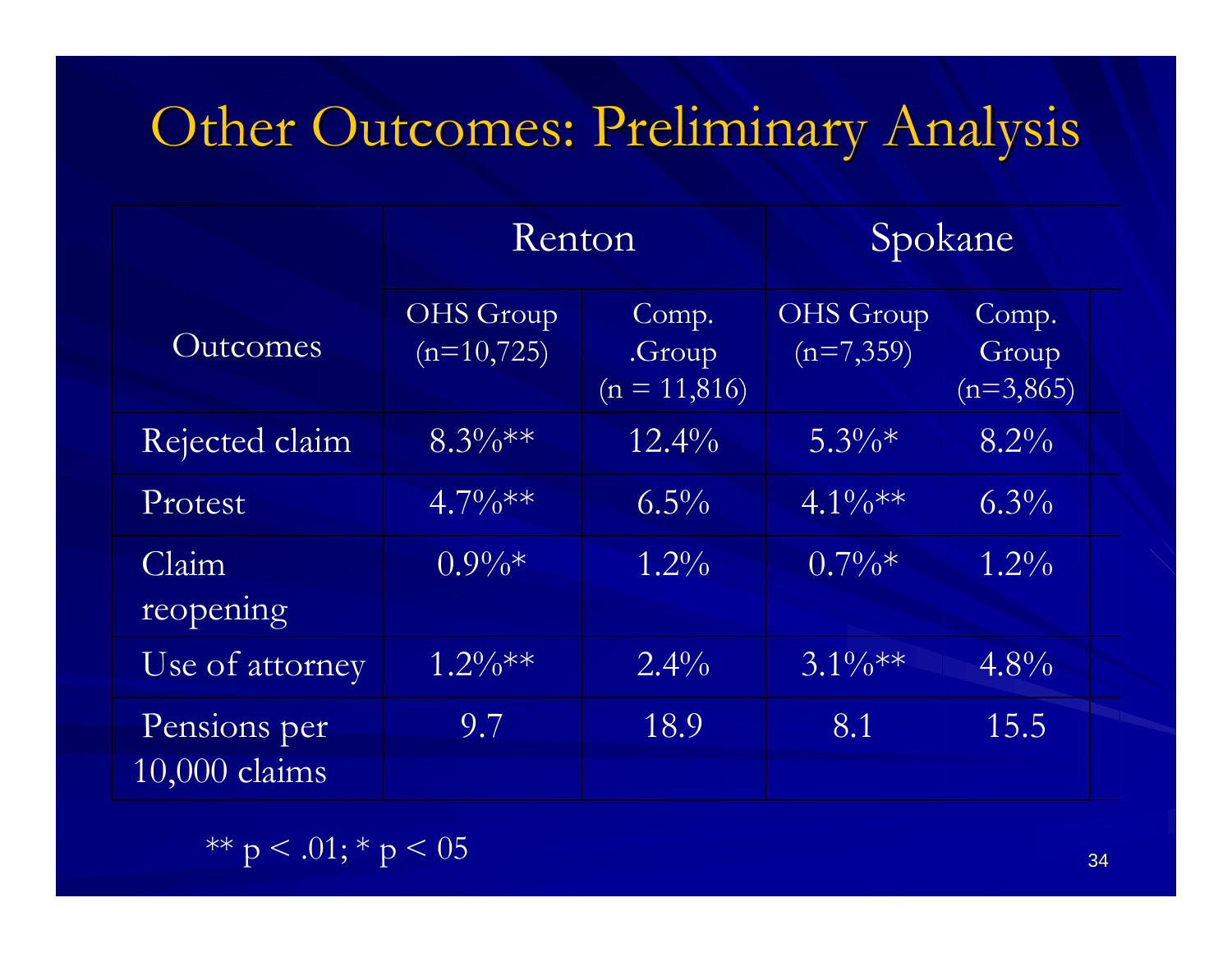# Can Quality Improvement Be Achieved by Administrative Interventions Alone?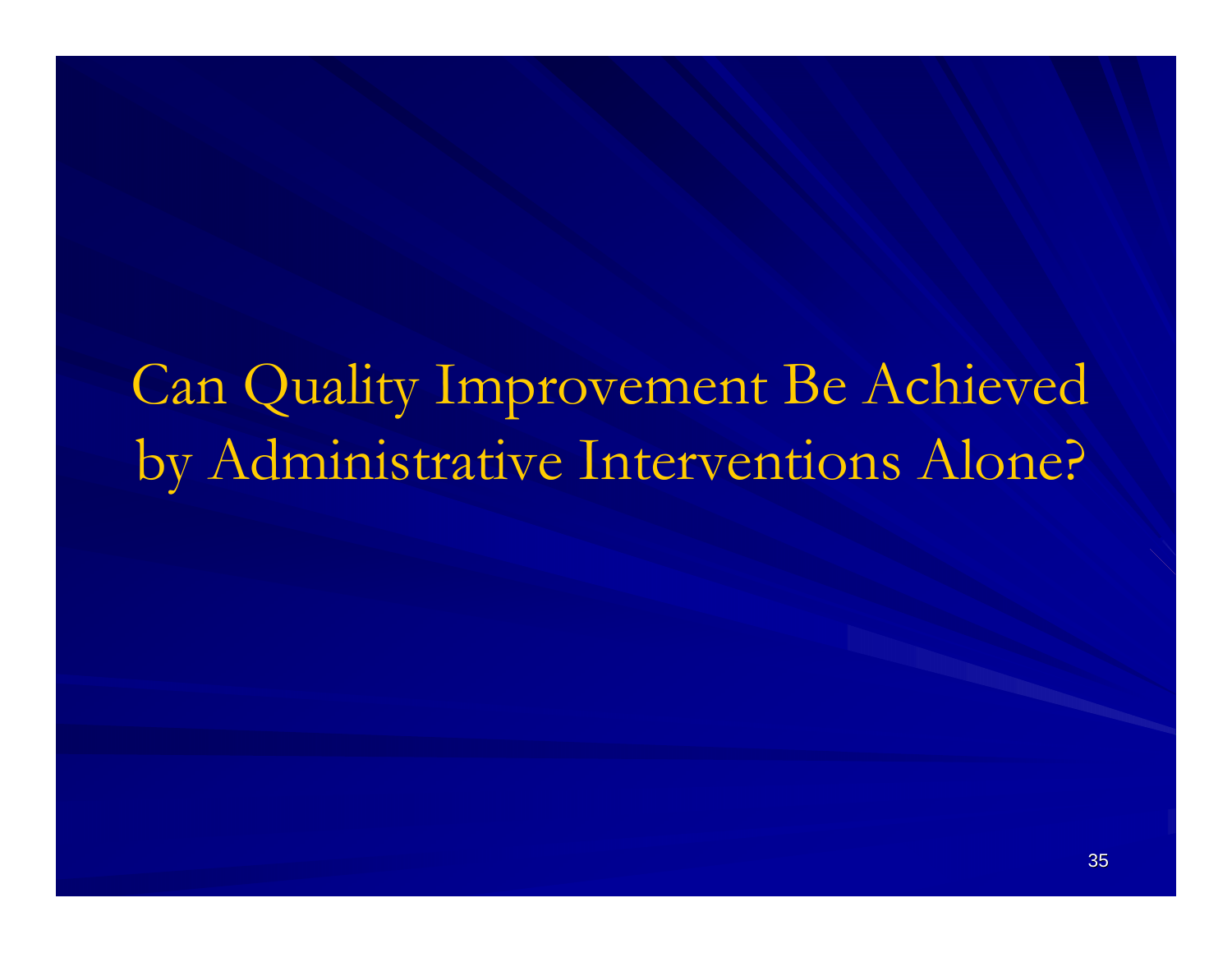## Administrative Interventions Versus Delivery System Interventions

**Can administrative interventions alone reduce WC** disability and constrain resource use?

- $\blacksquare$  WA State WC developed 2 administrative interventions: interventions:
	- **Holland Company** – Long-term disability (LTD) pilot (no effect)
	- **Line Communication** – Retro program to improve claims management
		- Retro program: less effect than OHS system intervention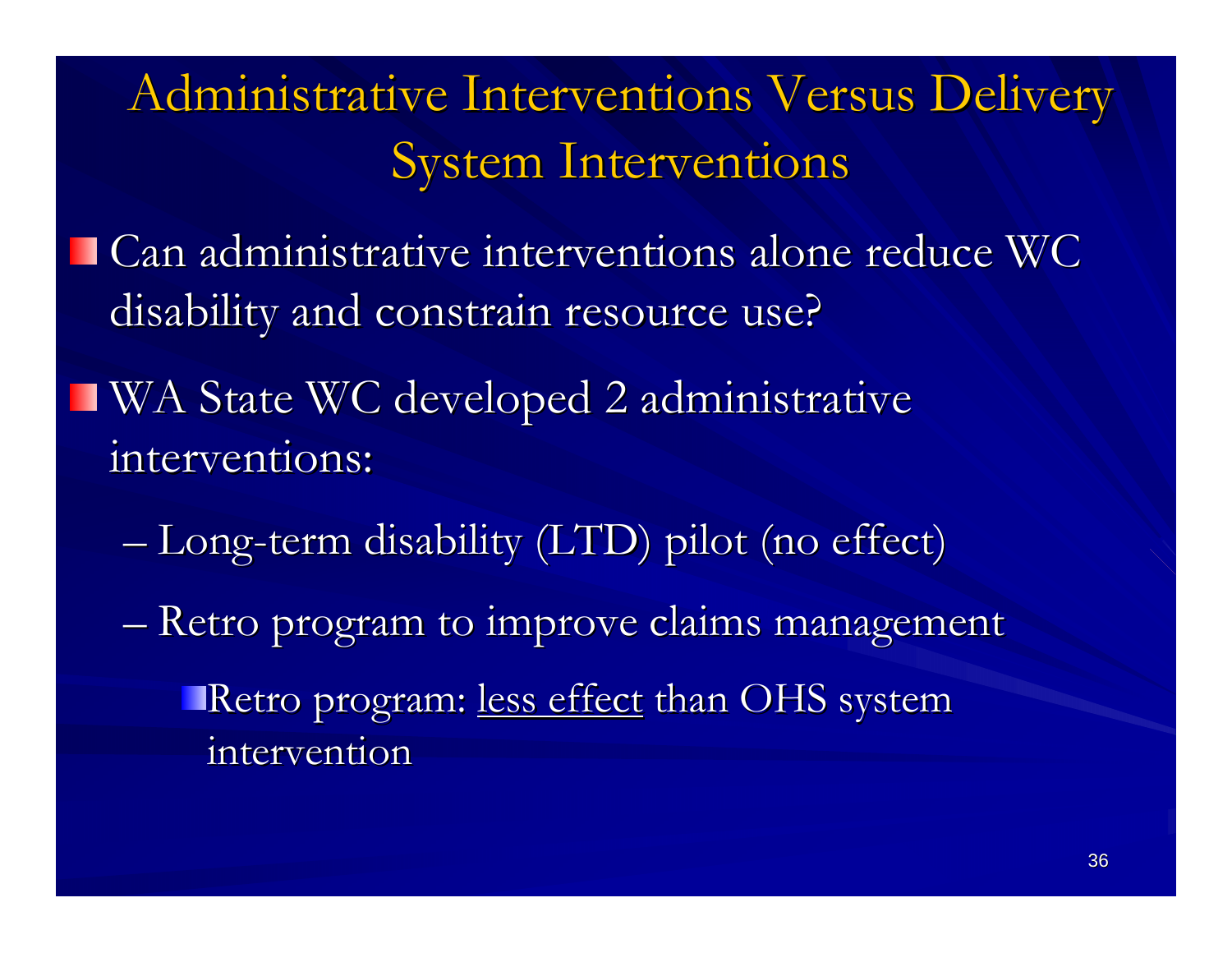### **OHS Intervention Versus Retro Cost Savings**

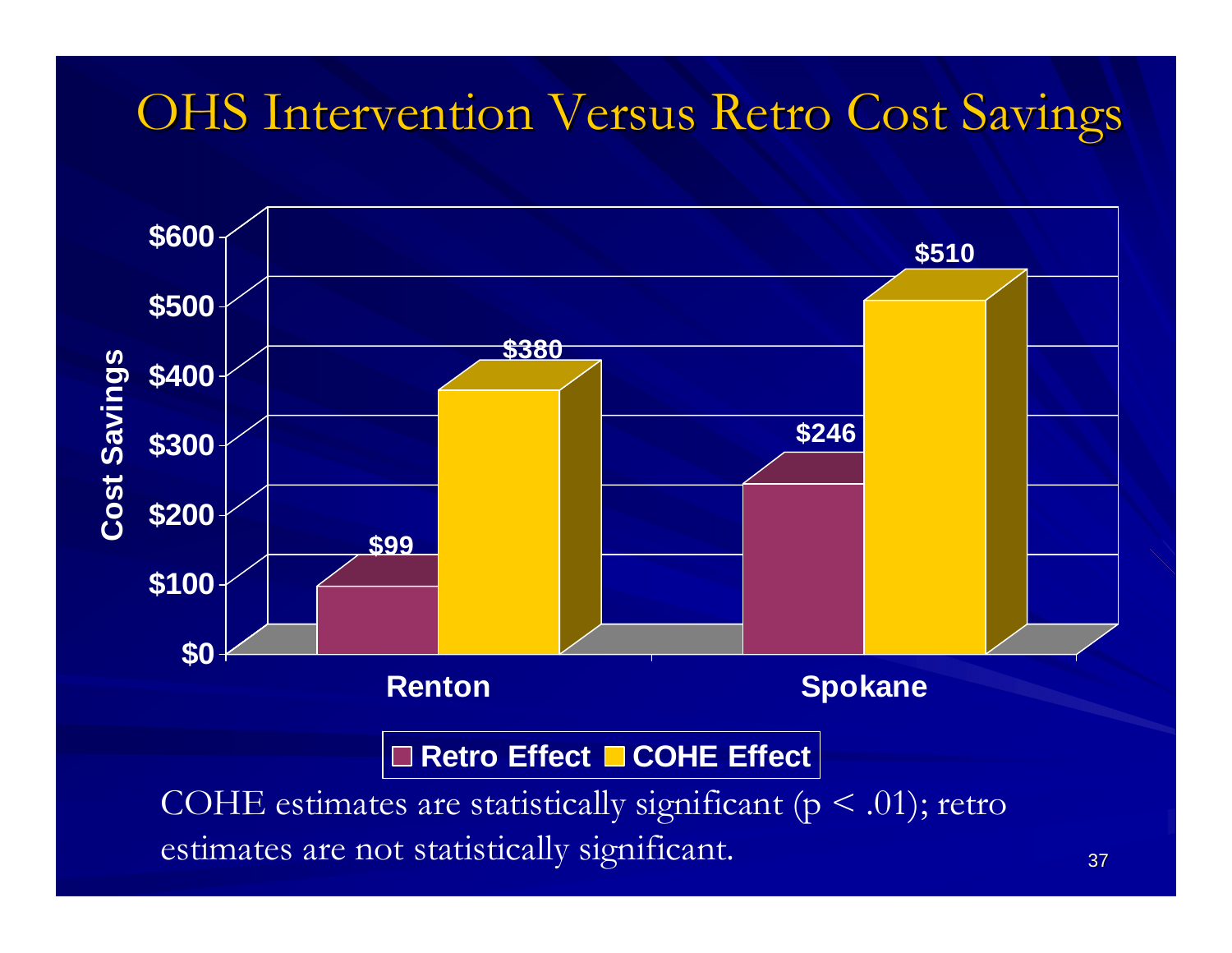What Did OHS Intervention Physicians and Employers Say about the Intervention?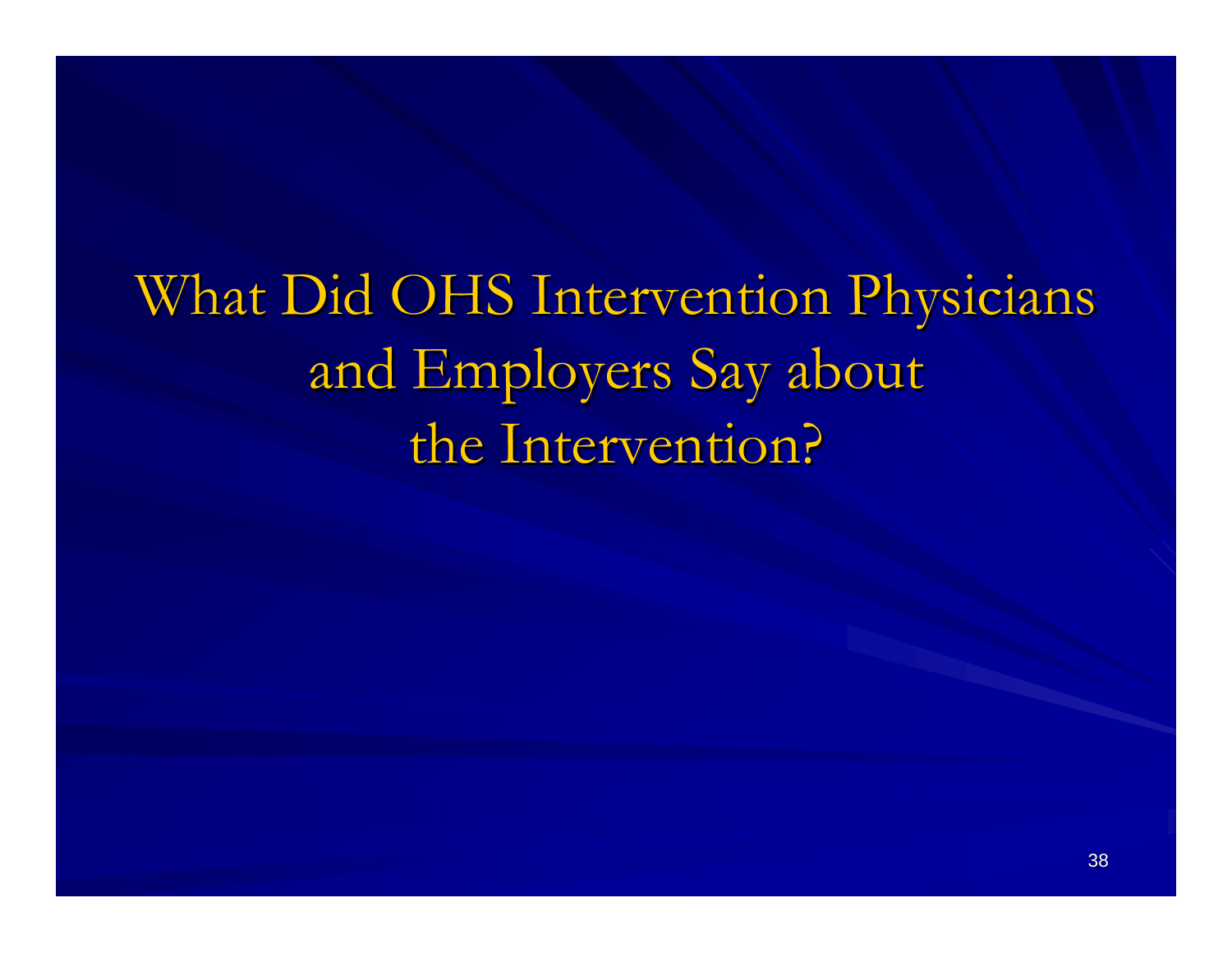### Focus Groups

Gathered qualitative information on OHS operations from 3 groups: **Hart Committee Committee** – OHS providers – Provider office staff **Hart Communication**  $-$  Employers Identify components of OHS that promoted Identify components of OHS that promoted best practices and improved quality best practices and improved quality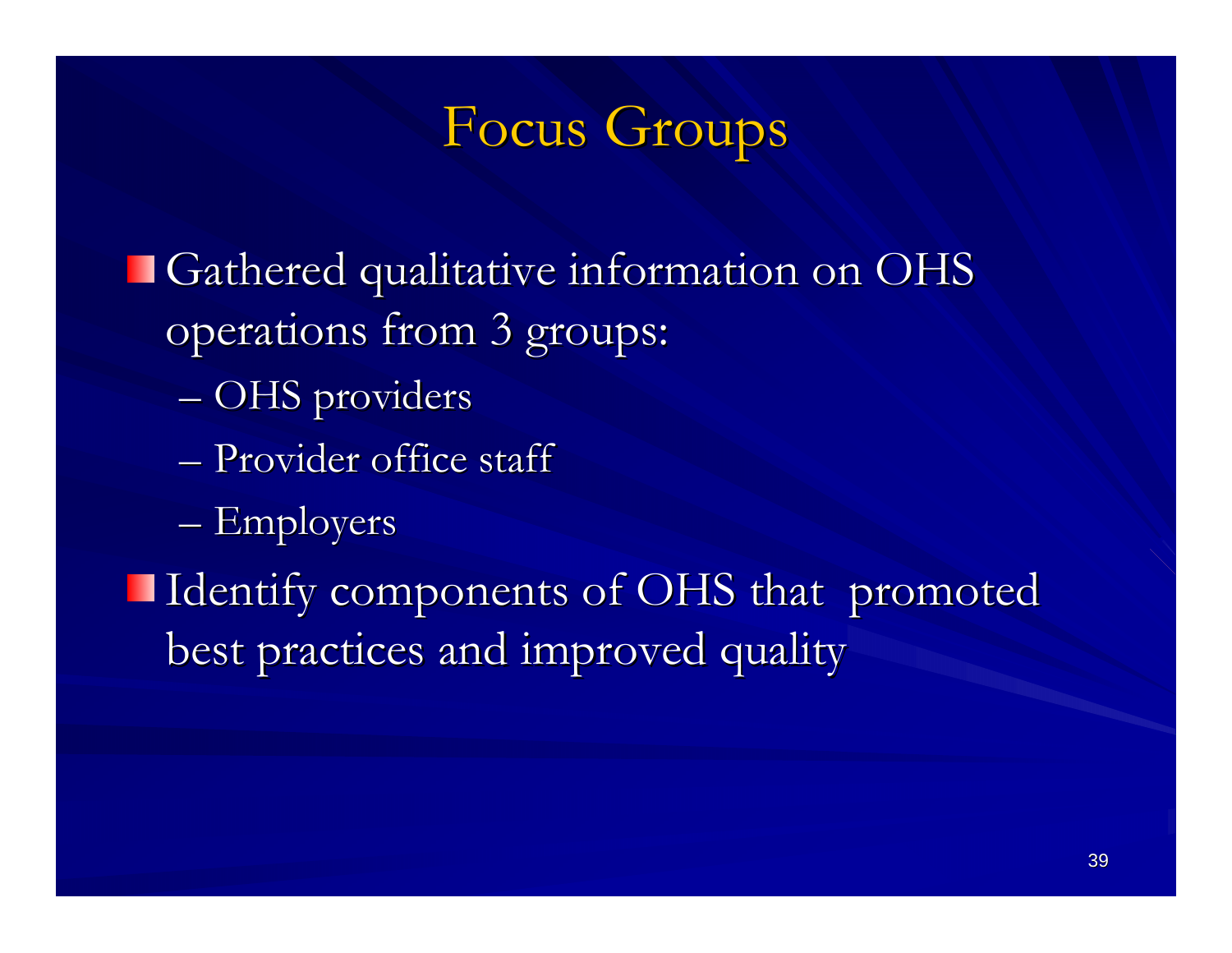### Summary of Provider Focus Groups \*

Financial incentives only moderately helpful in Financial incentives only moderately helpful in promoting occupational health best practices OHS changed "worker time loss expectations"  $\blacksquare$  Health services coordinators (HSC) were important, acted as "problem solvers"  $\blacksquare$  Activity Prescription Form (APF) important for promoting improved provider-patient contact

\* Office staff had similar comments.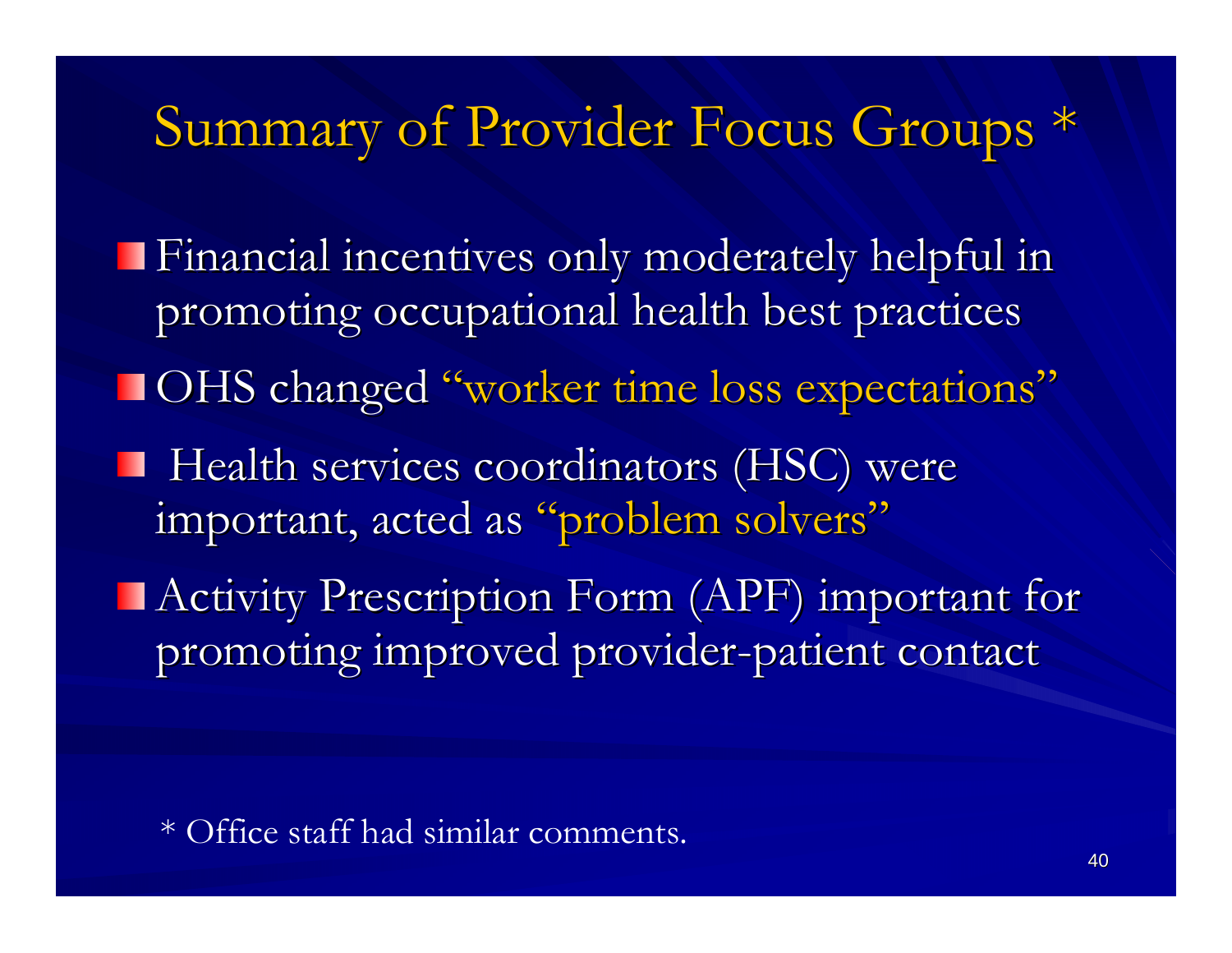### Employer Focus Group

OHS greatly improved communication and OHS greatly improved communication and interaction between employers and providers Health services coordinators important for success

Employers now had local resource to help resolve WC issues & problems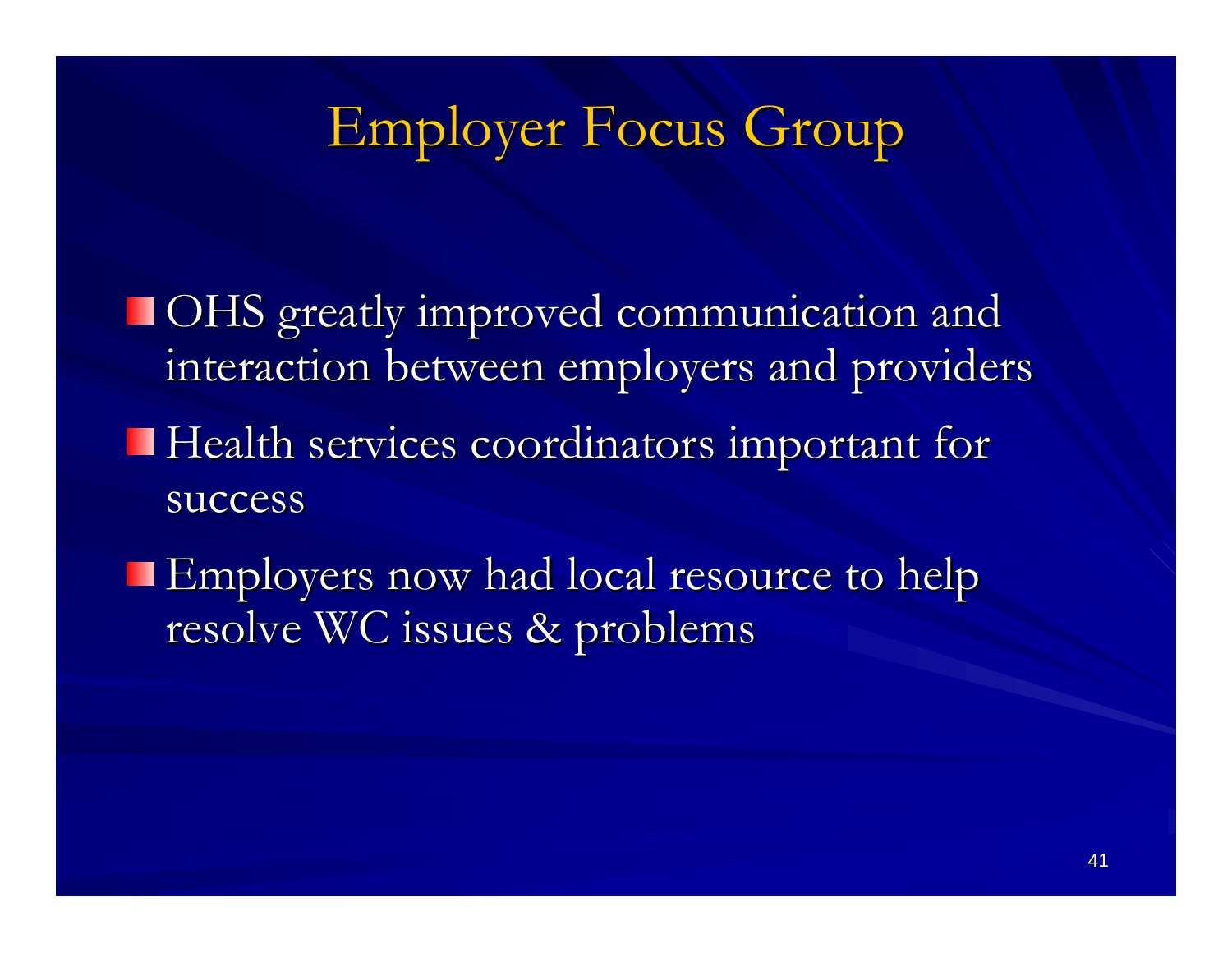### Summary: Evaluation Findings

QI intervention associated with reduced QI intervention associated with reduced disability and WC resource consumption

#### $\blacksquare$  Other outcomes

- **Hart Committee Committee** – Reduced rejected claims & appeals
- **Hart Committee Committee** – Reduced reopened claims & use of attorneys
- **Links and Contract Contract** – Lower PD pension rate
- **Adoption of occupational health best** practices associated with reduced disability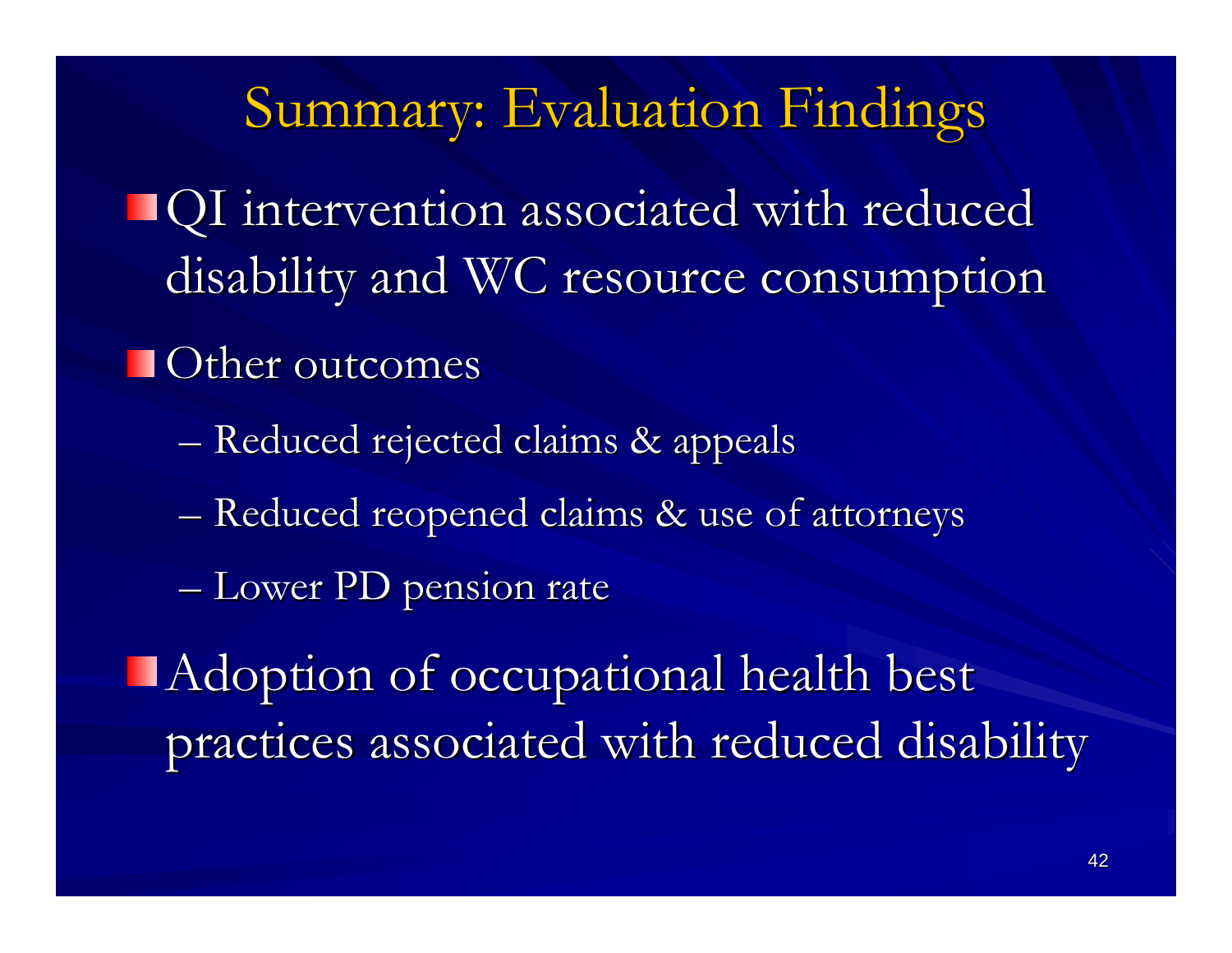### Summary: Evaluation Lessons

Enhancing delivery system infrastructure key to Enhancing delivery system infrastructure key to improving WC quality

Need to create better "tool kit" for WC providers

Need better "evidence-based" policy making in WC